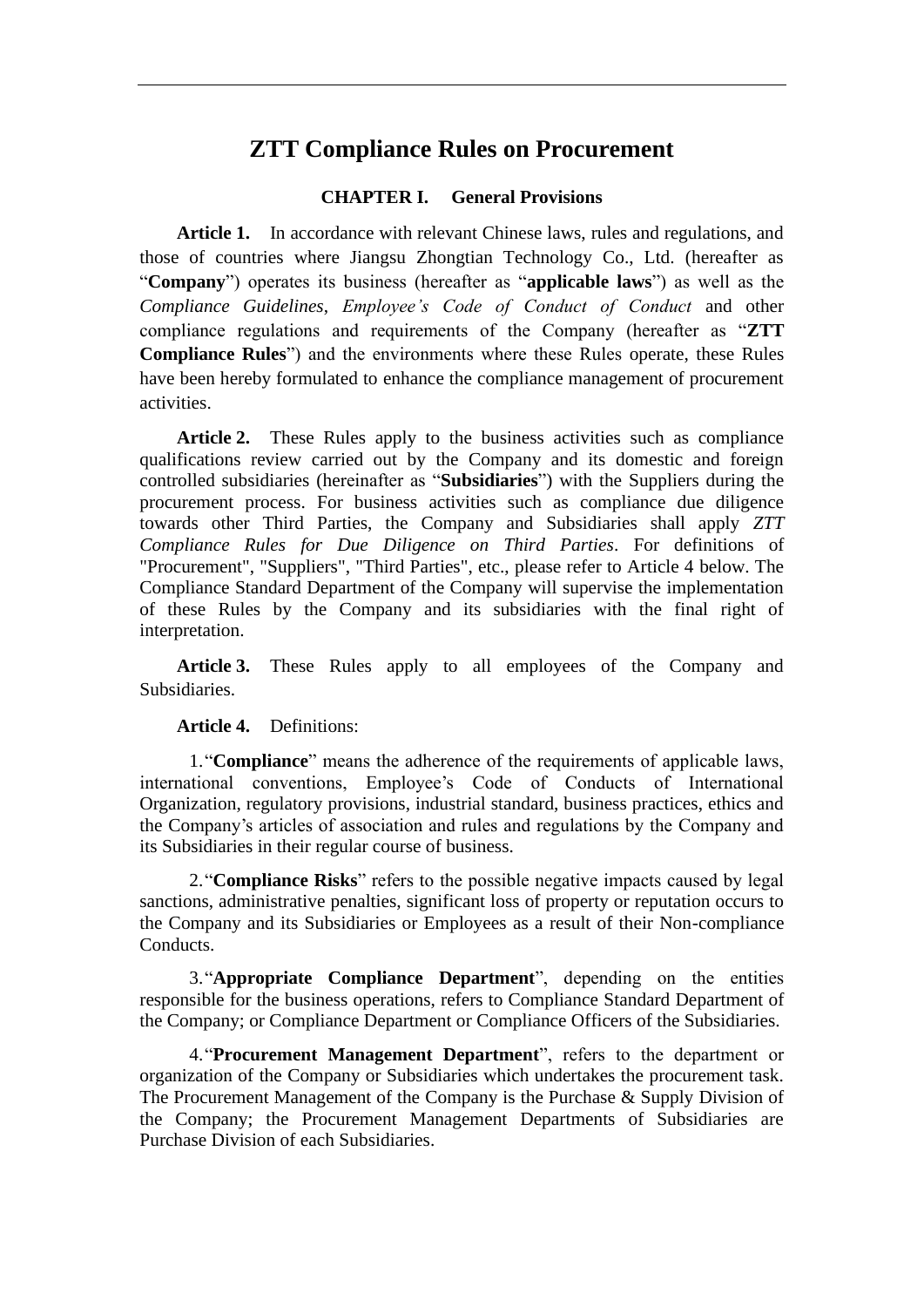5."**Functional Department**", refers to Two-Place-Three-Person team, product company and purchase division of the factory of the Company or its Subsidiaries.

6."**Bid Management Institution**", depending on the entities responsible for the business operations, refers to the Bid Evaluation Center of the Company (include Purchase & Supply Division, Bid Evaluation Team and Functional staffs) and Bid Evaluation Team and Purchase Department, etc.

7."**Procurement**" refers to activities including but not limited to:

- i. Procurement of materials and equipment;
- ii. Project and labor service subcontracting (tendering);
- iii. Rental of houses, equipment and turnover materials; and
- iv. Purchasing or accepting licenses for consulting services regarding technology, management, operation methods and practices.

8. "**Suppliers**" refers to natural persons, partnerships, legal persons or unincorporated entities that provide materials, equipment, labor services, leasing services, or consulting services such as technology, management, operation methods and practices, or accept licenses to stock companies or subsidiaries.

9."**Third Parties**" refers to all entities such as agents, advisers and other intermediaries, consultants, representatives, distributors, contractors, consortia and joint venture partners, as well as other kind of third parties with whom it has business relationships or with whom it works to obtain orders or permits (whether an individual, partnership, corporation or unincorporated entity) engaged by the Company or any Subsidiaries in any forms or under any titles.

10. "**Related Enterprise/Related individual**" refers to legal persons or individuals who directly or indirectly control, are under controlled by or having significant influence on third parties.

11. "**Government Organizations**" include but are not limited to state or local government departments, or the enterprises (e.g. state-owned resources companies or developers) that are owned or controlled by the State.

12. "**International Organizations**" indicated in this policy include but are not limited to the United Nations; International Monetary Fund (IMF); Organization for Economic Cooperation and Development (OECD); Multilateral Development Banks ("MDBs") such as the African Development Bank and the World Bank; and the World Trade Organization (WTO).

13. "**Public Official**" includes but not limited to:

- v. Officials, employees, representatives of governments, and any other person acting on behalf of a government (or otherwise authorized to act under official right);
- vi. Officials, employees, or representatives of public international organizations;
- vii. Officials, employees, or representatives of political organizations or members of royal families, who exercise public authority; and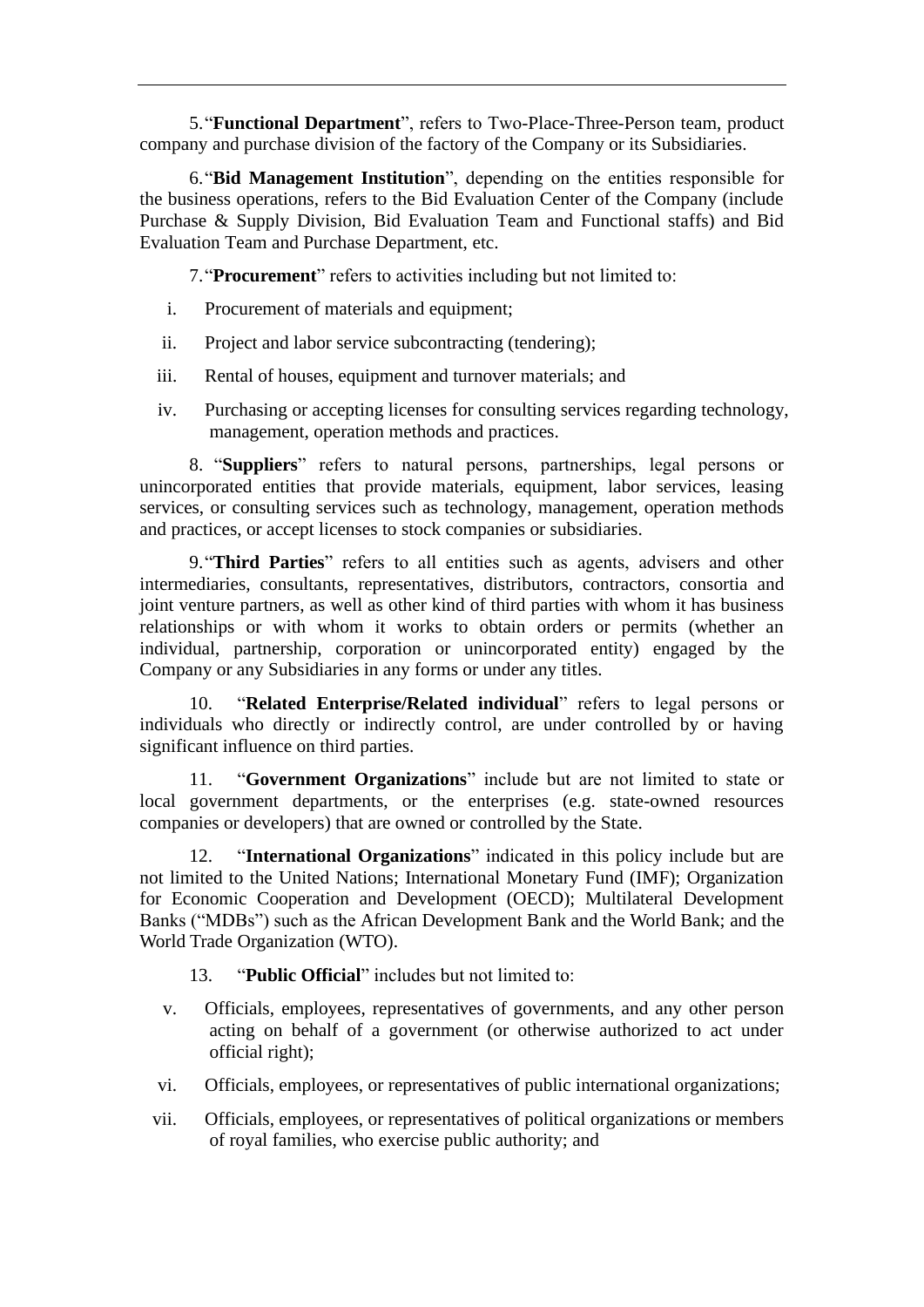viii. Officials and employees of public enterprises, which are enterprises over which a government or governments exercise, directly or indirectly, a controlling or dominant influence.

14. "**Conflict of Interest**" means the companies or persons who participate the bid has a collusion or competition of interest with the tenderer or other bidders, including but not limited to following circumstances:

1. The person who participate the bid holds or used to hold a position in the tenderer or other bidders, or had a close relationship with employees of the tenderer or other bidders;

2. The person who participate the bid has economic interest such as stocks or bonds in the tenderer or other bidders;

3. The participating company has a relationship at the level of equity, business, or economy with the tenderee that may interfere with the fairness of bidding activities.

4. Other circumstances which might affect the objective judgment of the tenderer on procurement matters.

Article 5. The Rules is effective simultaneously with valid regulations on procurement, such as ZTT Group Supplier Management Policy and ZTT Group Procurement & Bidding Policy. After the enactment of this Rules, other regulations on procurement continues to take effect, and this Rules shall prevail if there is any contradiction among them.

### **CHAPTER II. Department and Duty**

**Article 6.** The Procurement Management Department and Tendering Management Institution of the Company and Subsidiaries shall implement the compliance management in the process of procurement to ensure the compliance of purchase and bidding. The Appropriate Compliance Department shall guide, supervise and inspect whether the procurement activities complied with the above rules.

Article 7. The responsibility on compliance management of the procurement of the Procurement Management Department of the Company and Subsidiaries includes but not limited to the following:

- 1. In accordance with applicable laws and compliance rules of the Company, further developing the rules and regulations on procurement, issuing the corresponding rules on implementation for procurement, as well as supervising the execution of such rules;
- 2. Participating in the review of suppliers, evaluation on bids, contract negotiation; choose and review the qualified suppliers with the Appropriate Compliance Department together; issuing *Qualified Suppliers List* periodically;
- 3. Collecting compliance risk information related to the procurement in the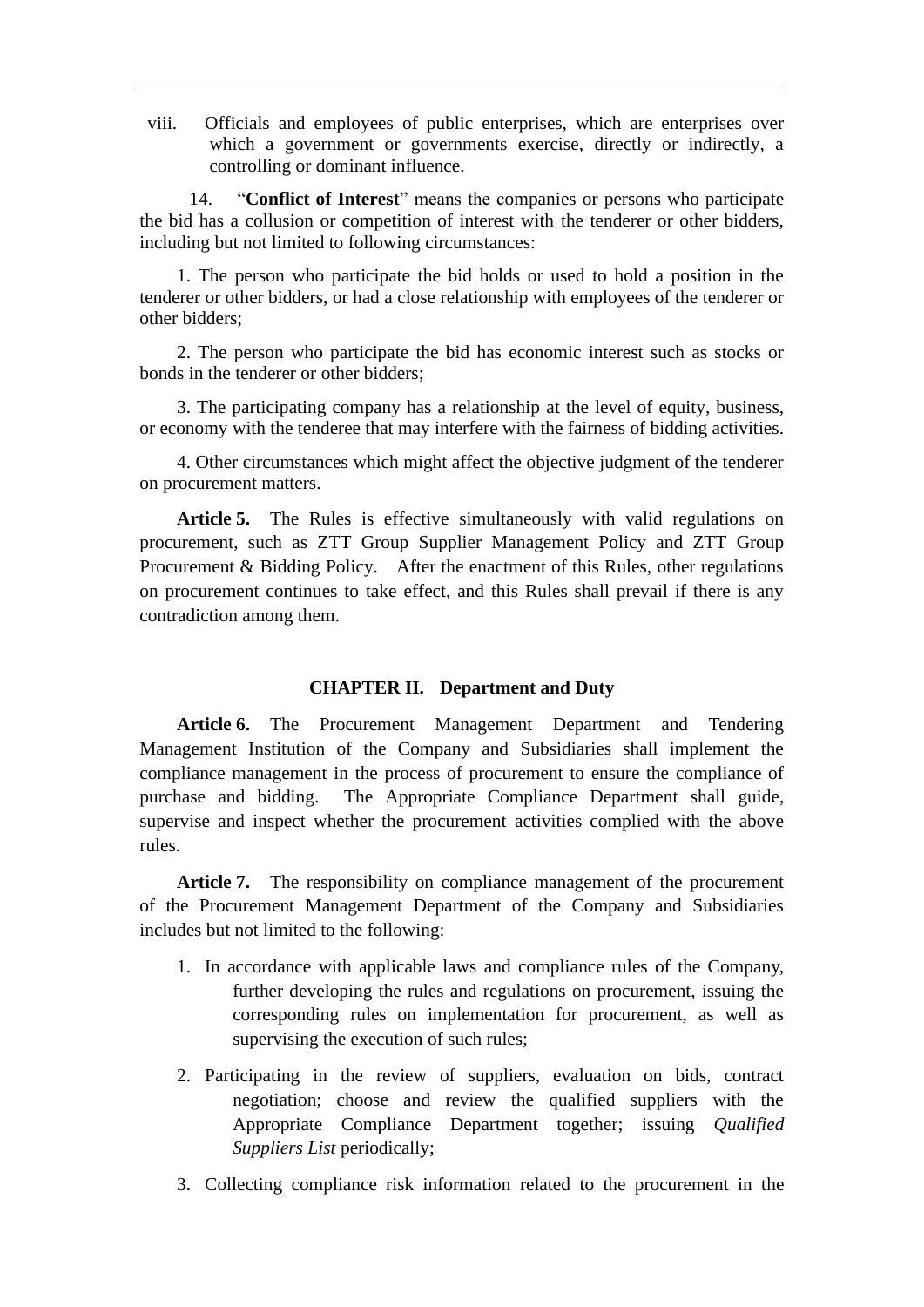process of preview of qualification of suppliers, and hand out *Supplier Questionnaire* to suppliers (see Annex 2 Supplier Questionnaire) and *Declaration of Compliance* (see Annex 3 Declaration of Compliance);

- 4. Assessing the risks and completing the *Supplier Assessment Form* (see Annex 4 Supplier Assessment Form);
- 5. Other responsibilities provided by ZTT Compliance Rules.

**Article 8.** The responsibility on compliance management of the procurement of the Functional Department of the Company and Subsidiaries includes but not limited to the following:

- I. Making the annual, seasonal and monthly report and plan for procurement project and review the compliance of procurement project and plan;
- II. Reviewing the procurement plan and filing to the Procurement Management Department;
- III. Preparing the Tendering projects, arranging the opening of bids, preparing tendering requirements, and preview the qualification of bidders; and
- IV. Arranging meeting, process, documentation and archive of the tendering activities.

**Article 9.** The responsibility on compliance management of the procurement of the Appropriate Compliance Department of the Company and Subsidiaries includes but not limited to the following:

- I. Drafting and revising the plan, rules and process of compliance management on procurement;
- II. Organizing and coordinating the qualification review of procurement and examining and reviewing the compliance of tendering of the Procurement Management Department;
- III. Reviewing compliance risks, completing Red Flags Check List, and approving, filing and reporting the relevant risky procurement;
- IV. Identifying the conflict of interest between the Company, its Subsidiaries, or the staffs and the bidders involved in the procurement;
- V. Investigating the noncompliance activities in the procurement and transferring the case to public authorities;
- VI. Reviewing the supervision file of procurement periodically to ensure the effectiveness and reliability of the review process of qualification;
- VII. Other responsibilities provided by ZTT Compliance Rules.

**Article 10.** The Company and its Subsidiaries shall set up its own Procurement Supervisory Group or department (as circumstances permit) which may consist of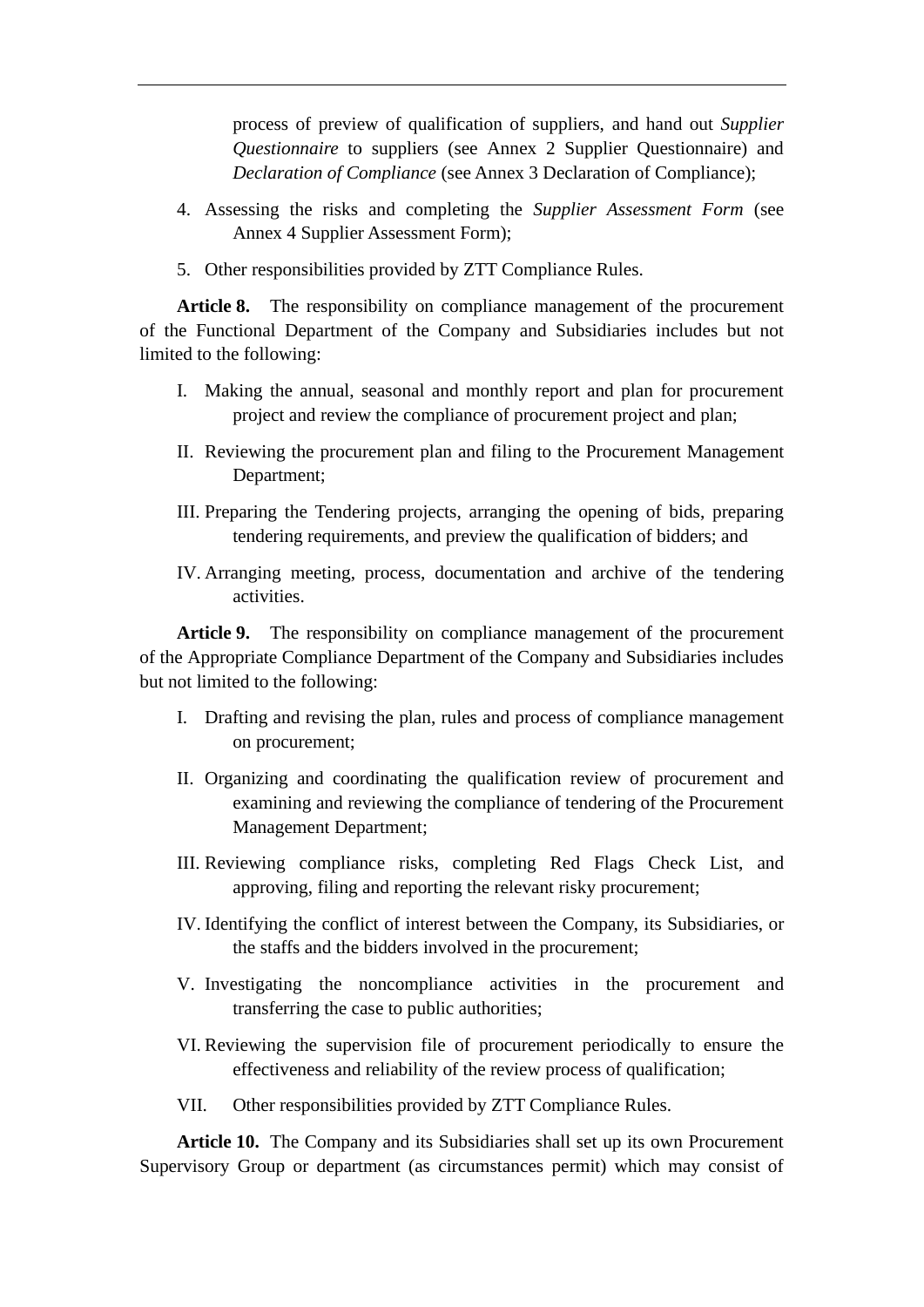members from the Procurement Management Department and Appropriate Compliance Departments as decided by senior management in consultation with the Appropriate Compliance Department and other relevant officers and staff.

These Procurement Supervisory Groups shall be independent of the Tendering Management Institution established pursuant to Chapter III below and will have responsibility for supervising overall procurement activities.

**Article 11.** The Procurement Supervisory Group(s)' major responsibilities are to:

1. Conduct compliance reviews in procurement plans and activities;

2. Receive and deal with suspicions of procurement errors or misconduct, and reports on noncompliance conduct during the procurement process, from employees and also the suppliers;

3. Conduct compliance reviews on tendering processes and results;

4. Review the procurement to ensure it comply with ZTT Employees' Code of Conduct and other ZTT Compliance Rules;

5. Undertake other preventative and supervisory reviews as directed by the Company Chief Compliance Officer, as applicable.

**Article 12.** If a Procurement Supervisory Group identifies any violation of laws or compliance requirements of ZTT Compliance Rules in procurement activities, it shall report promptly to the Person in charge responsible for procurement and the Appropriate Compliance Department(s) of the Company and its Subsidiaries. The Person in charge and the Appropriate Compliance Department shall decide to suspend or terminate the tendering process, or renounce the award, subject to conditions; if it is necessary, they may decide to take measures of remedy or discipline against the noncompliance conduct.

**Article 13.** The Company and its Subsidiaries shall adopt appropriate procurement methods based on relevant market circumstances and procurement plans. The range of competitive tendering is provided by Article 4 "Items subject to tender in accordance with this regulation" of *the Procurement & Bidding Policy of ZTT Group*.

Within the range of application of tendering, if the Procurement Management Department choose not to purchase through non-tendering, the approval process of Article 11 of *the Procurement & Bidding Policy of ZTT Group* must be fulfilled.

**Article 14.** Procurement Supervisory Groups and their staff shall comply with the Company's rules and regulations on confidentiality, protect the Company's and the respective department's interests, and keep confidential the Company's and Operation's trade secrets in accordance with respective confidentiality provisions of the Company.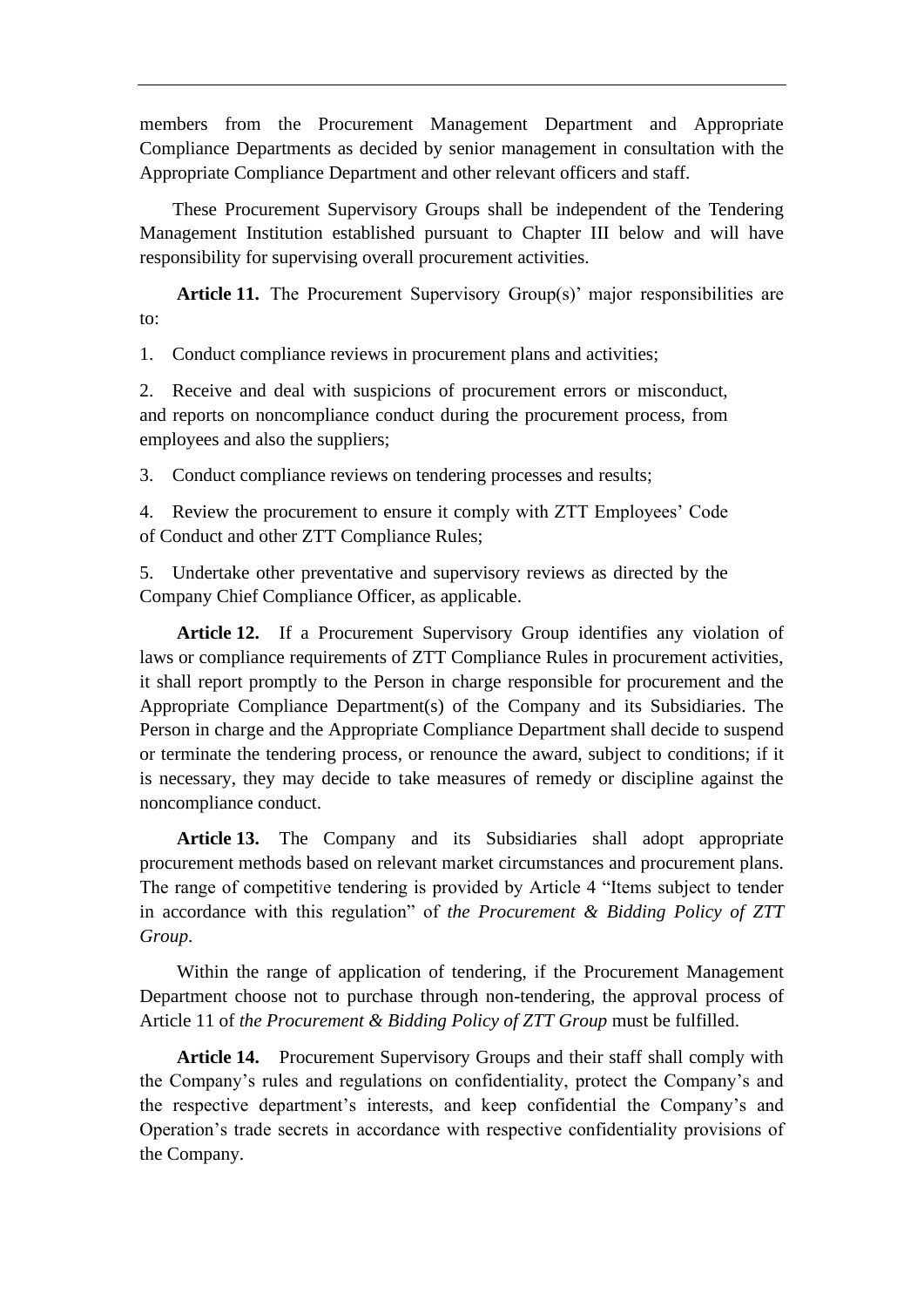### **CHAPTER III. Principles of Tendering For Procurement**

**Article 15.** The Company and its Subsidiaries shall set up a Tendering Management Institution that is responsible for tendering procurement. The Tendering Management Institution shall always include the Appropriate Compliance Department. The Tendering shall be responsible to the Company and its Subsidiaries' senior management and be subject to supervision from the Procurement Supervisory Group.

**Article 16.** All tendering activities shall comply with applicable laws (including the "Bidding Law of the People's Republic of China" and procurement laws, rules, or regulations in the country in which the tender or relevant project is to be awarded) and any other tender requirements (such as those of MDBs). The Tendering Management Institution is empowered to report to the Person in charge responsible for procurement and Appropriate Compliance Department to be approved to disqualify any bidder who violates the tendering rules of the Company and its Subsidiaries, ZTT Compliance Rules, or other rules stated as tendering conditions or requirements under applicable tendering documents.

**Article 17.** The best, most qualified bidder shall be nominated as the winning bidder. The specific rules is either provided by *the Procurement & Bidding Policy of ZTT Group* or to be formulated based on *the Procurement & Bidding Policy of ZTT Group* by the Tendering Management Institution.

**Article 18.** Procurement information such as tendering (including negotiation) proposals, base prices of bids, names and numbers of bidders that submitted bid documents, names of bid evaluation personnel, and evaluation reports and results, are all confidential information of the Company and must be strictly maintained in accordance with the Company's confidentiality requirements.

**Article 19.** Any Employee who has any personal, business, or financial relationship with a bidder must not participate in the tendering or bid evaluation process. Even if a bidder alleges that the Employee who is involved in tendering or bid evaluation on behalf of the Company and its Subsidiaries does not have a conflict of interest with other bidders, such Employee shall recuse himself or herself absent a documented determination by the relevant Procurement Supervisory Group that the alleged conflict of interest does not exist.

**Article 20.** The relevant Procurement Supervisory Group shall monitor the entire tendering activities and conduct a compliance review on the following:

1. Whether or not any member of the Tendering Management Institution, or any separate bid evaluation group established by the Company and its Subsidiaries has any interest in the respective tender or has any conflict of interest;

2. Whether or not the composition of the Tendering Management Institution or any bid evaluation group is reasonable, and whether or not the bid evaluation process is fair and impartial;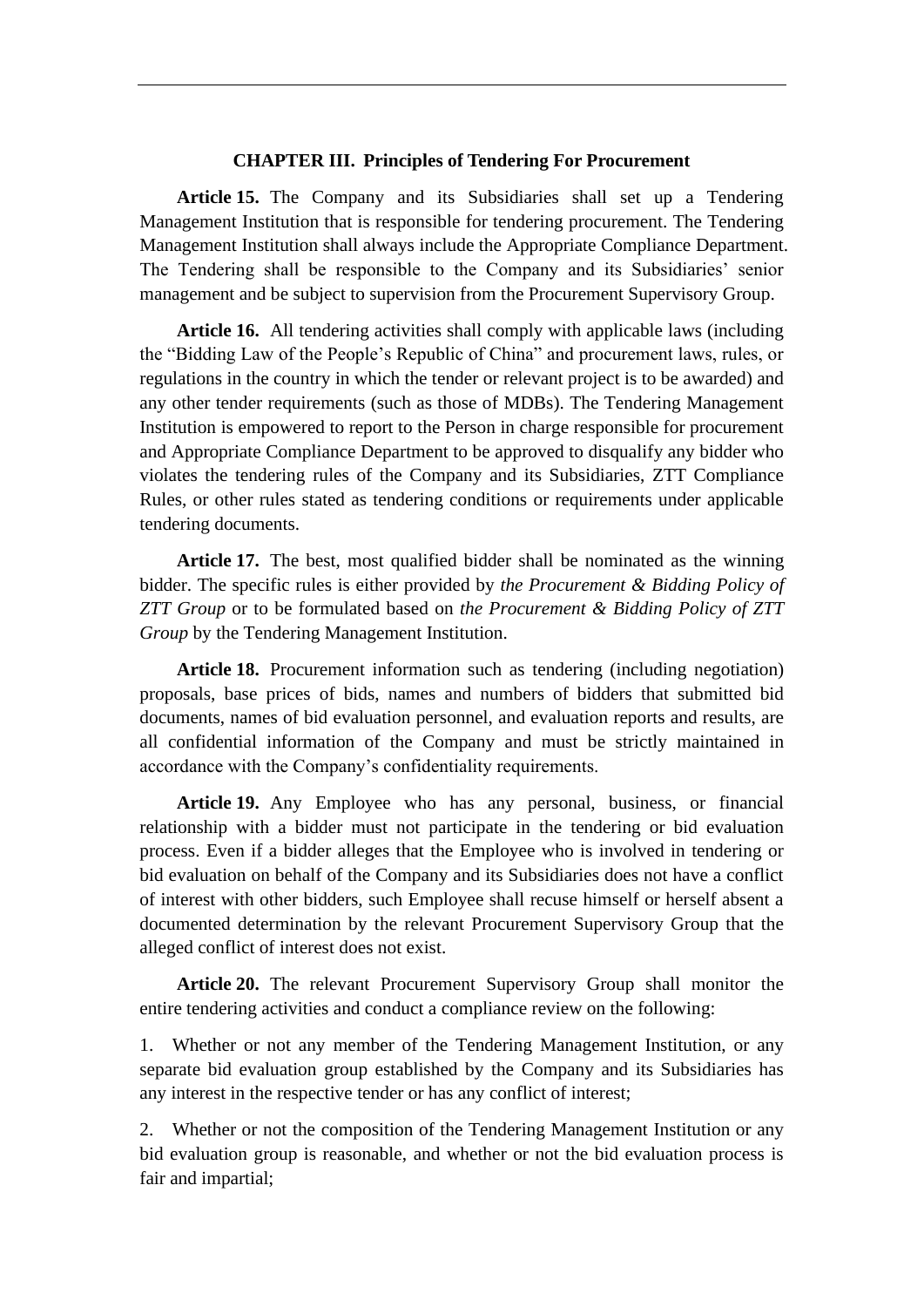3. Strict review of sole-sourced or sole-bidder contracts; and

4. If the tendering-related might involve subcontracting of projects of the Company, it should be based on applicable laws and contract provisions to decide if the subcontracting is permitted or if such subcontracting had been disclosed to owner.

If any compliance red flags are identified at any stage of a tender, they shall be reported to the Appropriate Compliance Department for review, investigation, and redress as appropriate.

**Article 21.** The following activities are strictly prohibited in the Company and its Subsidiaries tendering:

1. Avoiding tendering by means of changing tendering plans or procedures (unless otherwise permitted under applicable laws, the Procurement and Bidding Policy of ZTT Group, and Article 13, Paragraph 2 of this Rules) applicable to a project which is subject to being tendered under applicable laws and the this Rules;

2. Suggesting that one or more bidders form a consortium or association to make a joint bid, or otherwise act to restrict competition among bidders (regardless of whether or not such activity violates applicable laws);

3. Negotiating secretly or colluding with one or more of the bidders;

4. Discriminating against certain bidders or treating bidders differently for any improper reason;

5. Disclosing the names and contact information of potential bidders who have already received the tendering documents, or any other behavior which may adversely influence fair competition;

6. providing any information gained regarding a bidder during bid evaluation to another bidder or potential bidder;

7. Requesting or permitting any bidder to modify its tendering documents after the deadline of tendering, or requesting any post-bid discount;

8. Disclosing the names and contact information (except for open contact information in tendering document) of Tendering Management Institution or bid evaluation group members, any internal minimum bid price determination, and any other confidential information before bid opening (and then only if needed to carry out the relevant tender or project); disclosing bidding documents or content of negotiation before the signing of contract;

9. Threatening or suggesting to a bidder to subcontract any portion of the project to a designated subcontractor or Supplier in order to win the bid;

10. Receiving bribes or obtaining other improper benefits, or soliciting them, from a bidder; receiving gifts, money, banquet from bidders or tenderer, or involving in any relationship that could affect the impartiality of the tendering;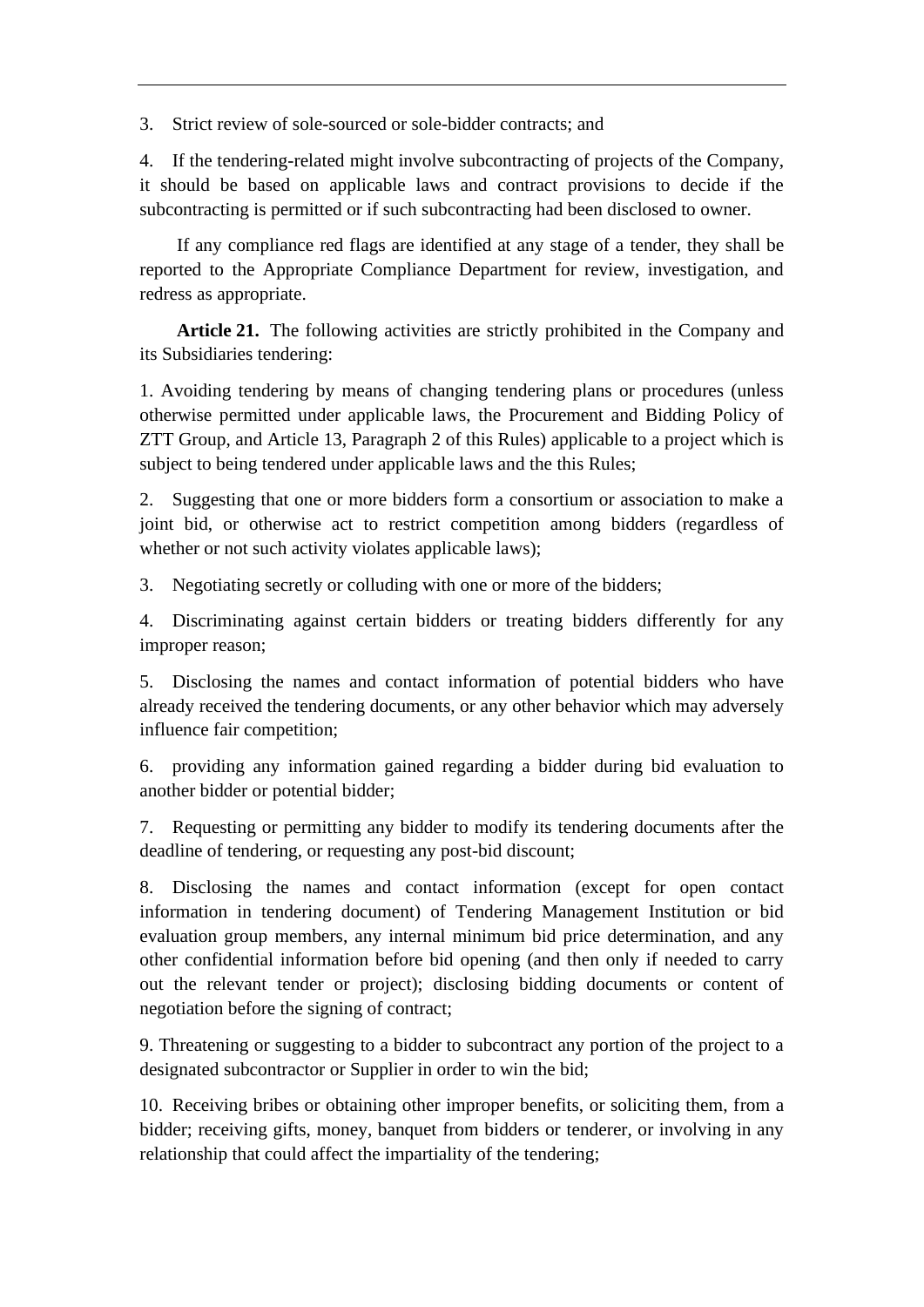11. Concealing or destroying bid-invitation and other tender documents that ought to be preserved, or forging or fabricating bid documents;

12. Conducting tendering activities in violation of the approved tender;

13. Signing contract with provisions against the provisions in the tendering document;

14. Impeding or refusing the supervision or inspection from the Procurement Supervisory Group or the Appropriate Compliance Department of the Company and Subsidiaries; and

15. Other non-compliant or illegal activities leading to disrupting the bidding process and affecting fair competition with unfair measures.

### **CHAPTER IV. Pre-qualification Compliance Review**

**Article 22.** The Company and its Subsidiaries shall, according to applicable and valid National Standard and requirements of regulations of the Company, implement Supplier review policies and set up a Qualified Suppliers List.

**Article 23.** Qualified Suppliers shall have basic qualifications, capabilities, and resources and be in a stable financial status to execute the tendered contract, and shall also comply with the requirements of ZTT Compliance Rules.

**Article 24.** For tendering activities of bulk procurement involving services contracts, project subcontracting, equipment and materials, Third Parties except for Suppliers shall be governed by ZTT *Compliance Rules for Due Diligence on Supplier*.

**Article 25.** The Procurement Management Department shall, according to the provisions of this Chapter, conduct compliance qualification review on all suppliers including compliant suppliers, to ensure they complies with the requirement of the Appropriate Compliance Department.

The Procurement Management Department shall hand out Supplier Questionnaire and Declaration of Compliance to suppliers, collect relevant compliance information from suppliers, and complete Supplier Assessment, all of which shall be submitted to the Appropriate Compliance Department together with the procurement plan for approval.

**Article 26.** The pre-qualification compliance review shall include but not be limited to obtaining information relating to:

1. Business environment in the Supplier's country or region and the country where the contract or project is to be performed (referring to the list of high-risk countries or districts issued by the Company and its Subsidiaries or State Commercial Department);

2. Supplier background, including ultimate beneficiary, directors, senior management, etc.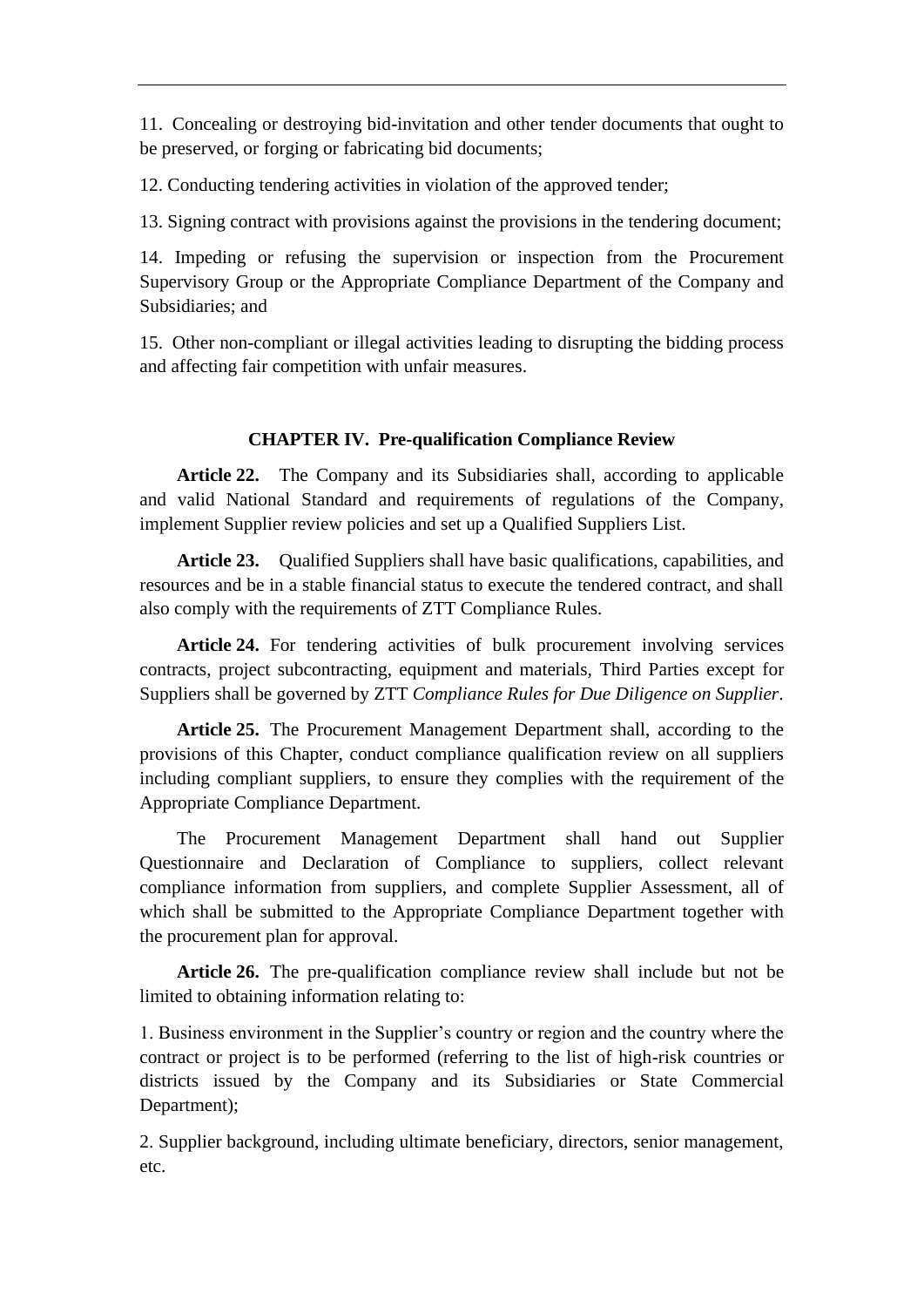3. Supplier's referral (internal and external) information (including banks and governmental authorities) ;

4. Relevant compliance information regarding the supplier in the databases of international organizations, local governments (if publicly available), and the Company;

5. Any pending or potential litigation cases of the Supplier in the past decade;

6. Ownership or other relationships between local Government Organizations or Public Officials and the Supplier (including existing or previous contracts undertaken on behalf of the government over the last ten years);

7. Whether the Supplier has been charged or investigated for corruption, fraud, collusion, or other offences; and

8. Market reputation of the Supplier (based on public information, Embassy or Consulate information if any, Supplier references, and past experience with the Supplier if any).

**Article 27.** Compliance risk of the Supplier shall be evaluated and classified by the Appropriate Compliance Department based on the information collected from the pre-qualification compliance review. (See Annex 5. Red Flag Check List):

The Compliance Risks of procurement are categorized as follows:

I. Critical Risk Level which is prohibited to cooperate

Certain risks preclude any use of the suppliers under any circumstances. Such risks are:

1. The Supplier, its parent company, or any affiliated companies or persons have ever been listed as terrorist organizations by the United Nations or other Public International Organizations;

2. The Supplier, its parent company, or any affiliated companies or persons, have been listed on a Public International Organization, or local Government Organization's blacklist or debarred list;

3. The current shareholder or senior management of the Supplier, its parent company or any affiliated companies is currently criminally wanted internationally or locally.

4. The Supplier refuse to cooperate in completing the compliance qualification review.

5. Any other risks in equivalent with the degree of above-mentioned risks.

II. Risk Class One refers to circumstances in which the supplier may seriously violate the applicable laws or regulations, and cooperation with such Supplier may lead to sanctions, penalty, loss of property or reputation and other negative effect, including but not limited to: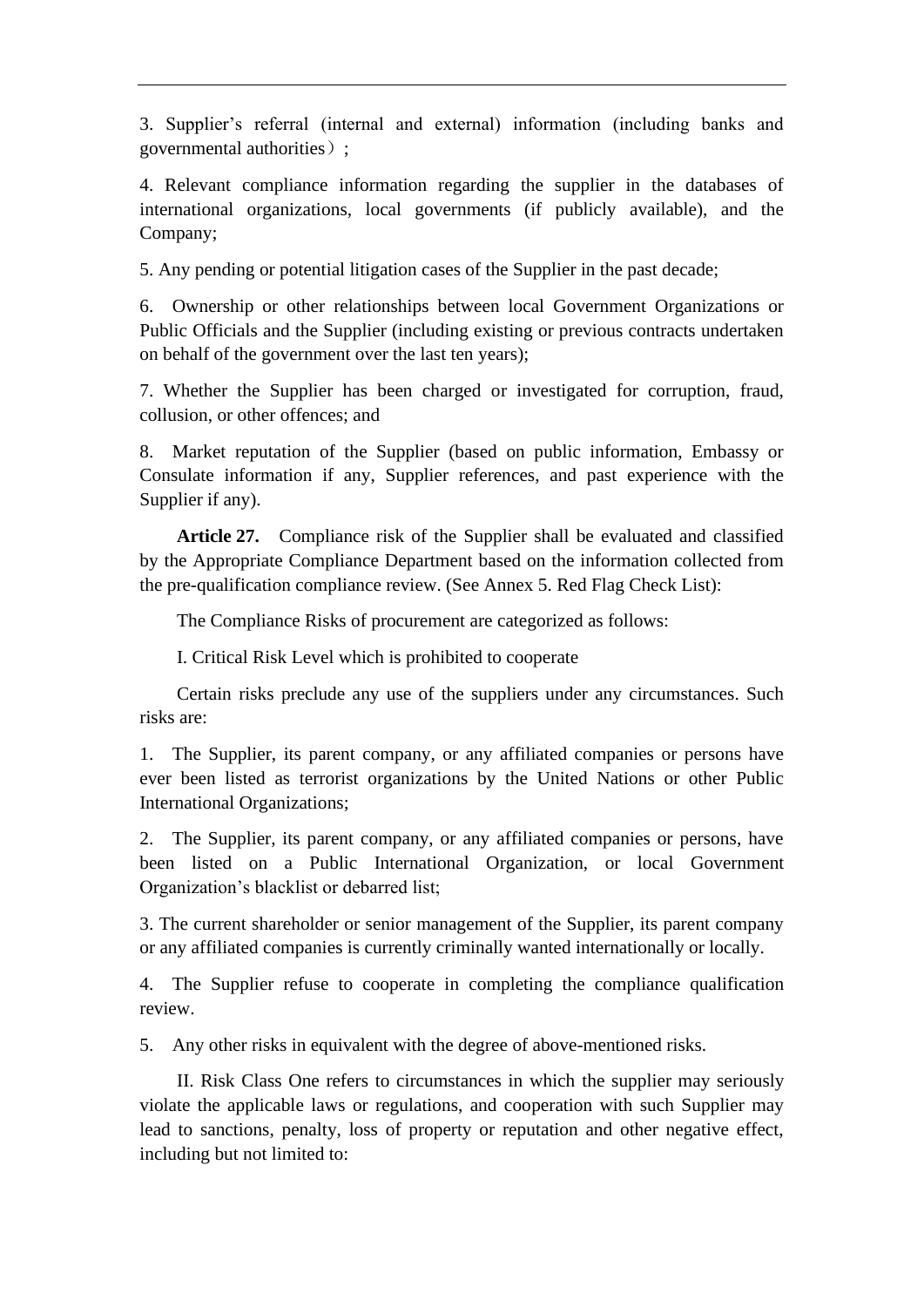1. Any former shareholders, or senior management of the Supplier or of its parent or an affiliate entity has/have been internationally or locally wanted for a criminal conviction in the past decade; or

2. Any current shareholders, or senior management of the Supplier or its parent or an affiliate entity is/are suspected of being involved in any litigation arising from charges of corruption, fraud, monopoly or collusion, tax evasion, or money laundering;

3. The Supplier, its parent entity, or any of its affiliate entities, is listed on the restricted Supplier blacklist by the Company and its Subsidiaries.

4. Any other risks in equivalent with the degree of above-mentioned risks.

III. Risk Class Two refers to circumstances in which although the supplier doesn't violate the applicable laws or regulations, and cooperation with such supplier may possibly lead to sanctions, penalty, loss of property or reputation and other negative effect, including but not limited to:

## **Reputation:**

1. The country or region where the project or contract involving suppliers to be performed is listed in List of High-Risk Countries/regions published by the Company or State Commerce Department for the current year;

2. The prospective supplier has a poor reputation;

## **Relationship with government and public officials:**

3. The prospective Supplier, its parent, or any affiliated entity, or any of their owners (including beneficial owners), shareholders, or management personnel used to be a public official in the last three years or has a contractual, personal or family relationship with a government agency or public officials in the location of or involved in any way with the project or business for which the Supplier is proposed to be retained;

4. The family members or relatives of prospective Supplier, its parent, or any affiliated entity, or any of their owners (including beneficial owners), shareholders, or management personnel are public officials of government or ruling party where the project or business operate or in connection with the project or business.

5. The Supplier is designated or strongly recommended to be retained by the Company and its Subsidiaries by government agency, international organization or public officials involved in any way with the project or business;

### **Business capability:**

6. The Supplier is a natural person;

7. The supplier is a newly established company or organization for the purpose of bidding;

8. The Supplier is a corporation which has a short operating history, a weak corporate governance framework, or is being operated temporarily or managed by a single person;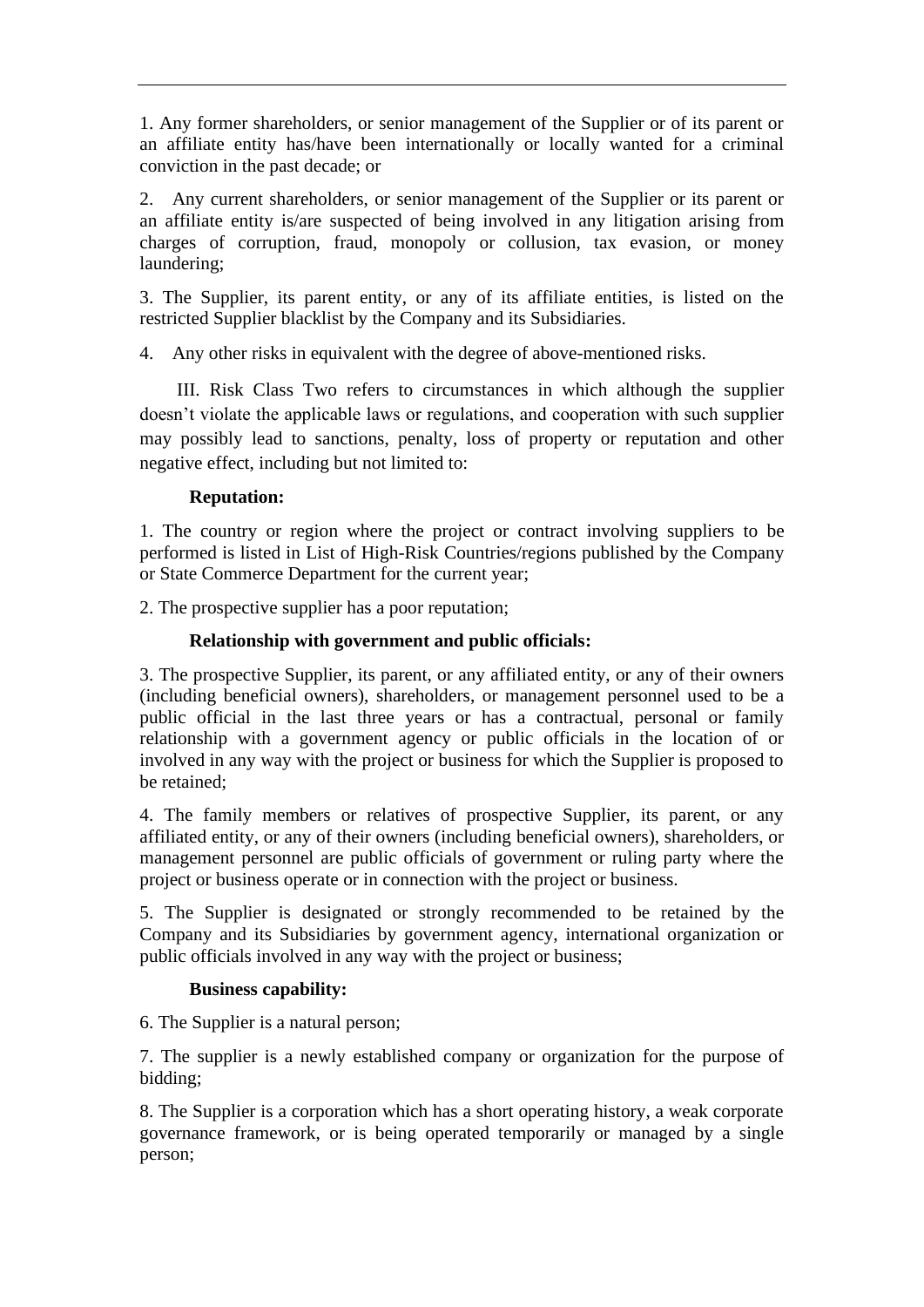9. The Supplier is not equipped with corresponding resources, employees to undertake the service in the Supplier Agreement, or the Supplier engages or plans to engage an unnecessary subcontractor (e.g. consultant, distributor, and sub-agent) or multiple agencies to perform the agreement;

10. The Supplier lacks relevant business or technique experience, or it hasn't conducted such business for a long time.

## **Payment:**

11. The Supplier demands payment or commission fee which is far beyond the service it provides or the risks it bears;

12. The Supplier requires a one-time payment in cash or cash equivalents;

13. The Supplier requires an irregular payment terms, e.g. payment made to countries or regions other than place of registration, business or providing service, or payment made to banks or Third Parties irrelevant with this transaction, or payment made in a third world currency, or payment made to individuals when a company provide services, or payment in the purpose of avoiding laws (e.g. tax avoidance);

14. The Supplier refuses to record the expenditure properly;

### **Other circumstances:**

15. The Supplier refuses to sign the Declaration of Compliance regarding the anti-corruption laws (see Annex 3)

16. The Supplier insists to avoid using written communications, including emails, fax, etc.

17. No other supplier was considered by the Company and its Subsidiaries for the particular project or contract;

18. Any other risks in equivalent with the degree of above-mentioned risks.

IV. Risk Class Three refers to circumstances in which cooperation with such supplier may possibly lead to sanctions, penalty, loss of property or reputation and other negative effect, but the risk is lower than the above Critical Level, Class One and Class Two.

**Article 28.** With regard to different levels of compliance risks on procurement, the Company and Subsidiaries may exercise the following approval process:

I. If the compliance risk of the supplier is Critical Risk Level which prohibits the cooperation, the Company and its Subsidiaries should not enter into contract or cooperate with such supplier;

II. For Risk Class One, a contract or other business cooperation of the Company and its Subsidiaries shall be prohibited in principle. If cooperation or a contract is nonetheless determined to be necessary, the compliance risk posed by the proposed supplier must be sufficiently mitigated (e.g. by severing its relationship with the individual or affiliate which caused the supplier to be categorized in Risk Class One, or the Company and its Subsidiaries will limit the relationship with such supplier in a certain range) and advance and joint approvals must first be obtained from the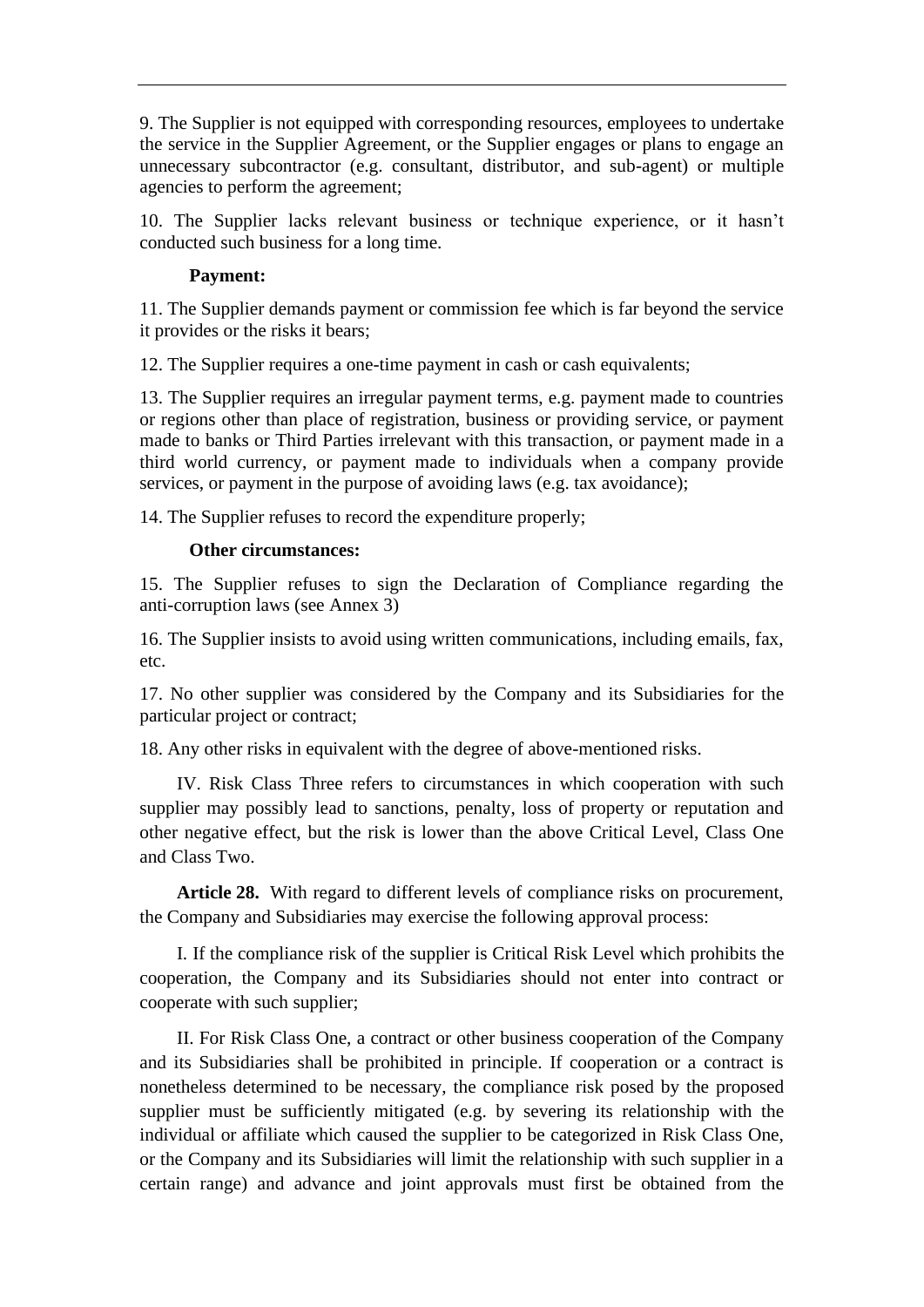Appropriate Compliance Department of the Company or its Subsidiaries, the Person in charge responsible for procurement of the Company and its Subsidiaries, and the Chief Compliance Officer of the Company.

III. For Risk Class Two, approvals from the Appropriate Compliance Department of the Company and its Subsidiaries are required before entering into contract or cooperation with the Company or Subsidiaries;

IV. For Risk Class Three, the Company and its Subsidiaries may directly enter into contract or cooperate with such suppliers, provided that the Appropriate Compliance Department still needs to file and record the supplier.

**Article 29.** Only Suppliers who pass the pre-qualification compliance review can be considered for a contract or other form of cooperation. Otherwise, Suppliers will not be allowed to bid or cooperate even if all other qualifications have been met.

**Article 30.** Based on the results of the compliance qualification review, any Supplier which obviously fails to meet the compliance requirements, after approval from the Chief Compliance Officer of the Company and the Person in charge responsible for procurement, will be blacklisted and prohibited from contracting and cooperation. The Company and its Subsidiaries shall consult this blacklist before awarding a contract to a Supplier. Any Supplier on the blacklist shall not be awarded any contract, subject to circumstance under Article 32 to regain the qualification below.

**Article 31.** The Procurement Management Department and Tendering Management Institutions shall systematically record, classify, file, and archive the tendering review process and results promptly, establish a procurement control file, and regularly maintain and update the files. The Appropriate Compliance Department shall have access to such files upon request.

**Article 32.** For Suppliers listed on any internal blacklist, the Appropriate Compliance Department of the Company and its Subsidiaries will assess whether the Supplier can be reconsidered for any future procurement before the Supplier can be reinstated.

### **CHAPTER V. Compliance Records and Documentation Management**

**Article 33.** Sufficient supporting documents must be retained by the Company and its Subsidiaries for all procurement-related activities, including compliance review on Suppliers. These documents must be fairly and accurately recorded in the appropriate accounting and financial records. It is forbidden to create any false, misleading, or fraudulent records, including (but not limited to) for the purpose of concealing potential Red Flags regarding any current or proposed Supplier. Such documents must be maintained according to the applicable Company document retention policy.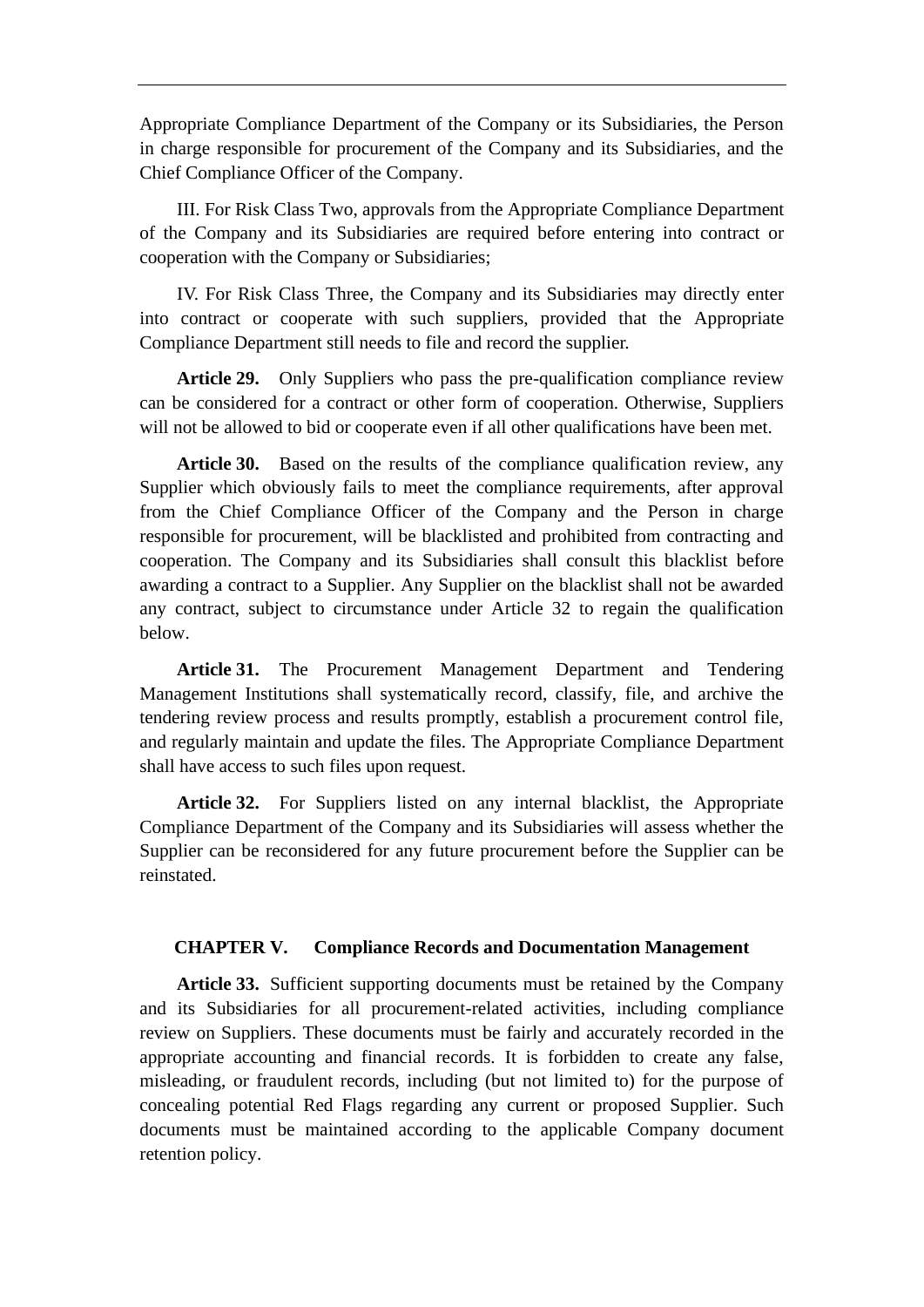#### **CHAPTER VI. Discipline**

**Article 34.** The employees of the Company and its Subsidiaries fail to comply with the this Rules, given the seriousness of the circumstance, will be subject to disciplinary actions from public notice to termination of job, consistent with applicable laws and internal rules of the Company, provided that they will also be pursued for liability.

### **CHAPTER VII. Miscellaneous**

**Article 35.** Any questions concerning this Rules should be addressed to the Appropriate Compliance Department.

**Article 36.** The Compliance Standard Department of the Company, on behalf of the Company, exercise the supervision on the implementation of these Rulesis Rules in its departments, and it has the ultimate right to instruct and interpret the implementation of this Rules.

### **Annex:**

- 1. Compliance Qualification Review Flowchart
- 2. Supplier Questionnaire
- 3. Declaration of Compliance
- 4. Supplier Assessment Form
- 5. Red Flag Check List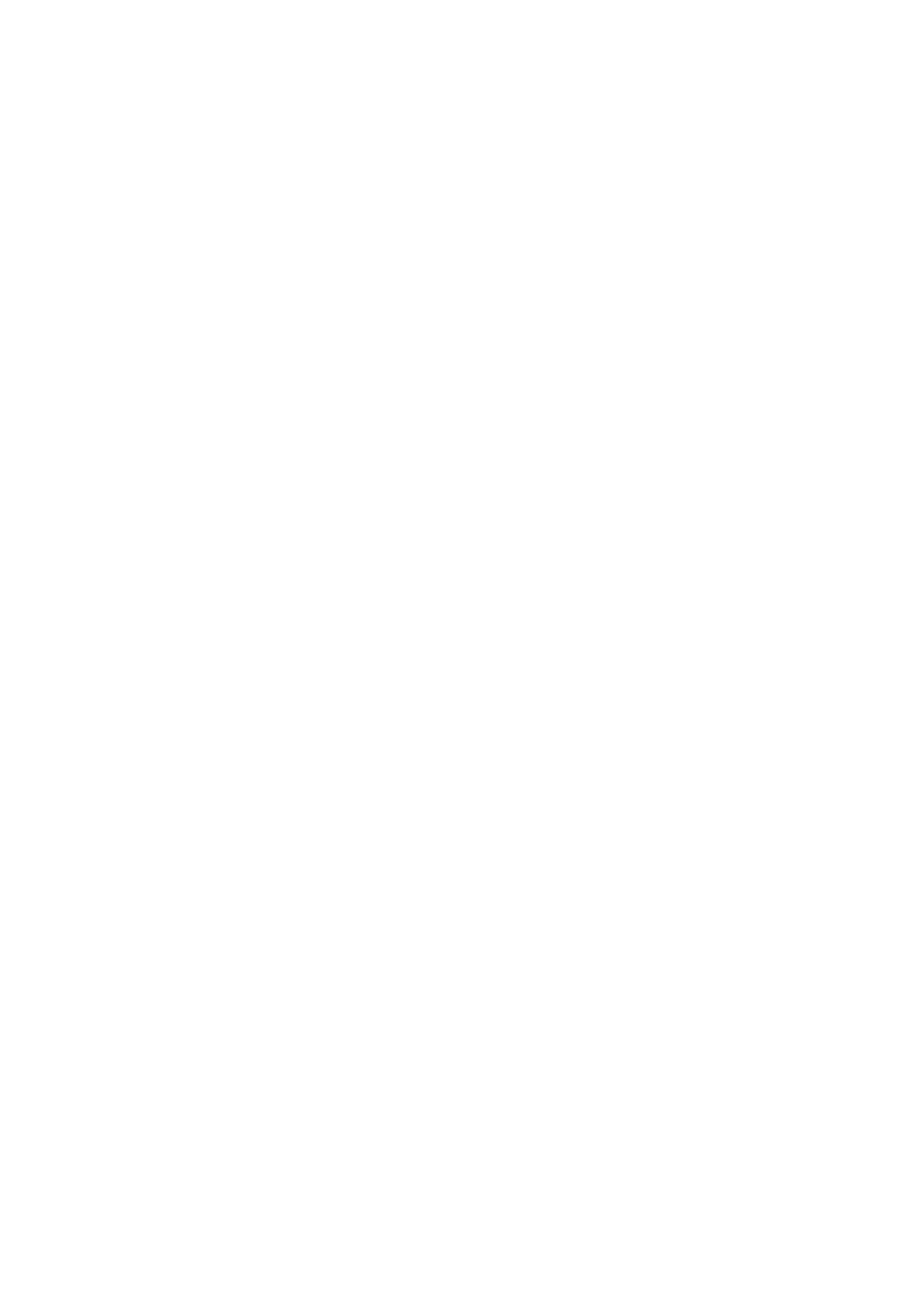# Annex 1. Compliance Qualification Review Flowchart

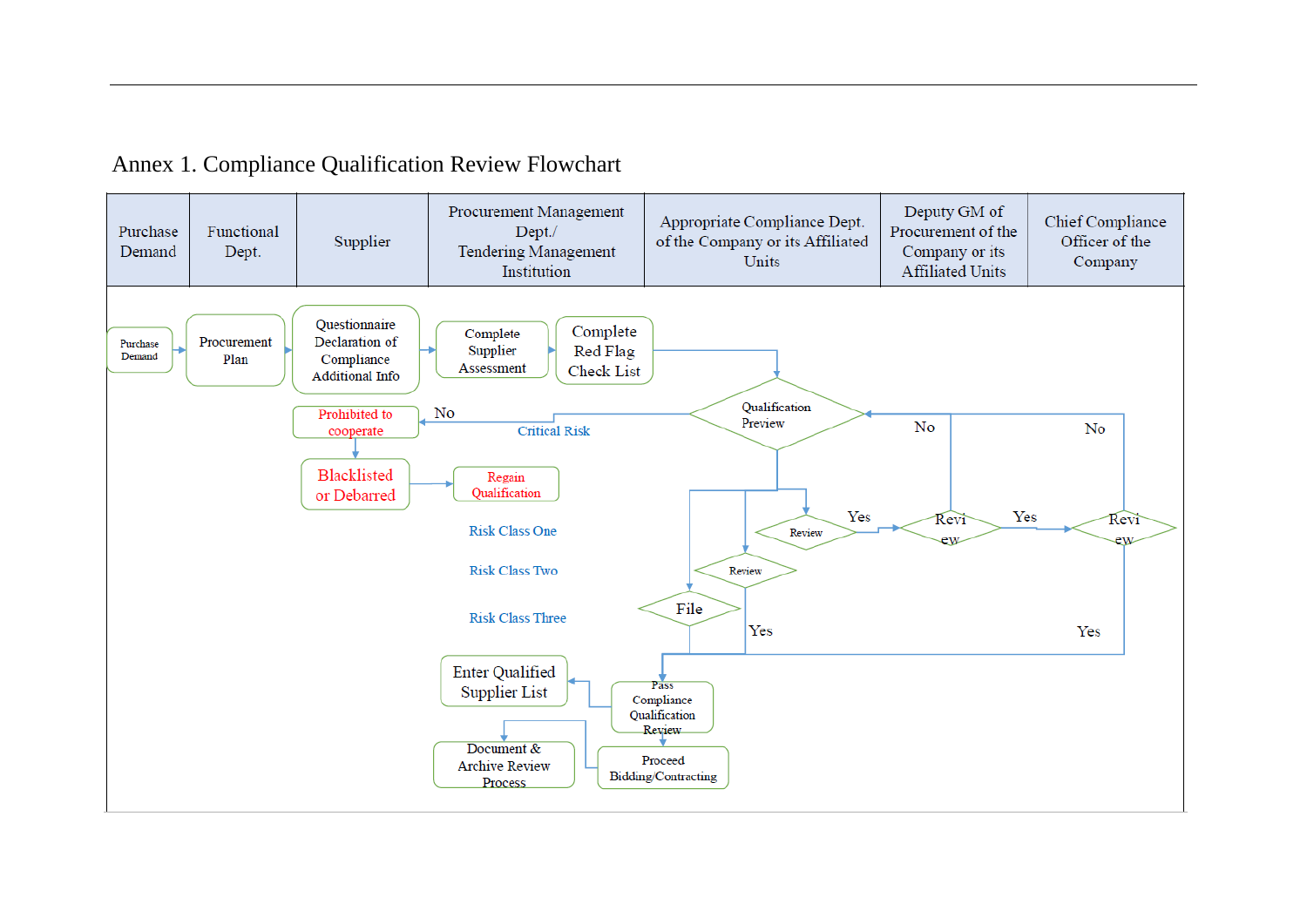## Annex 2

#### **Supplier Questionnaire**

In order to comply with international and Chinese anti-corruption, fair competition laws and principles, \_\_\_\_\_\_ (name of the company) (hereinafter referred to as "ZTT" or "the Company") hereby provides this *Questionnaire*. The above laws and principles include *"the United Nations Convention against Corruption"*, "*the World Bank Group Integrity Compliance Guidelines"*, *and* "*the Criminal Law of PRC*". ZTT would use this *Questionnaire* to conduct legal analysis, to evaluate legal risk relating to the Suppliers and uncover potential red flags.

This *Questionnaire* has been tailored to satisfy relevant requirements for the protection of privacy and secret information, and would only be used for compliance purposes by ZTT. Should any potential red flags be identified, the information collected may be transmitted to ZTT's management or the Company's external legal counsel. ZTT will store and retain the information in accordance with Company policies and procedures.

The completion of this *Questionnaire* is mandatory, but you may amend relevant information after submission. If you have any questions or concerns regarding the above, please consult with your local representative office of ZTT.

*NOTE*: If the Supplier has submitted the *Questionnaire* within the past twelve months, there is no need for the Supplier to fill out the *Questionnaire* again. Nevertheless, the Supplier shall still update relevant changes of circumstances (e.g., change in ownership, address, etc.) and guarantee continued compliance with applicable laws and regulations.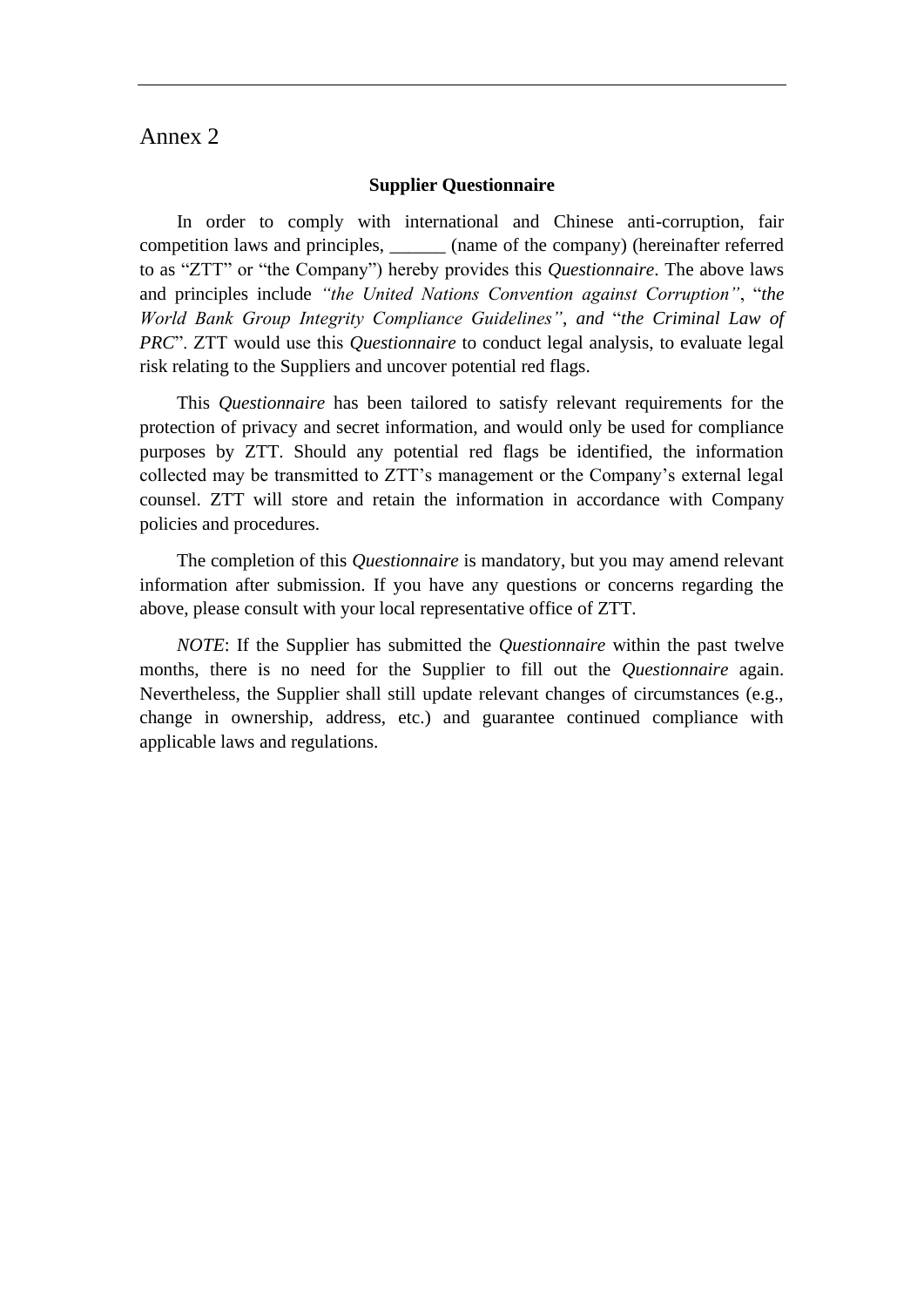The term "Public Official" should be broadly interpreted in this *Questionnaire*. Nevertheless, this term refers but not limited to:

1. Government officials, employees, representatives and any other person acting on behalf of government or being authorized to exercise public authority;

2. Officials, employees, or representatives of international organizations;

3. Officials, employees, representatives of political organizations delegated with public authority, or members of royal families;

4. Officials and employees of public enterprises, namely enterprises over which a government has direct or indirect control, or could exert dominant influence;

If necessary, additional paper may be attached.

### **I. CONTACT INFORMATION**

1. Officially registered name, or personal name in case of sole proprietorship.

2. County/ region of the Supplier's principal place of business and specific address

3. Telephone Number of the Main Office \_\_\_\_\_\_\_\_\_\_\_\_\_\_\_\_

Fax Number

4. E-mail Address \_\_\_\_\_\_\_\_\_\_\_\_\_\_\_\_\_\_\_\_\_\_\_\_\_\_\_\_

Website \_\_\_\_\_\_\_\_\_\_\_\_\_\_\_\_\_\_\_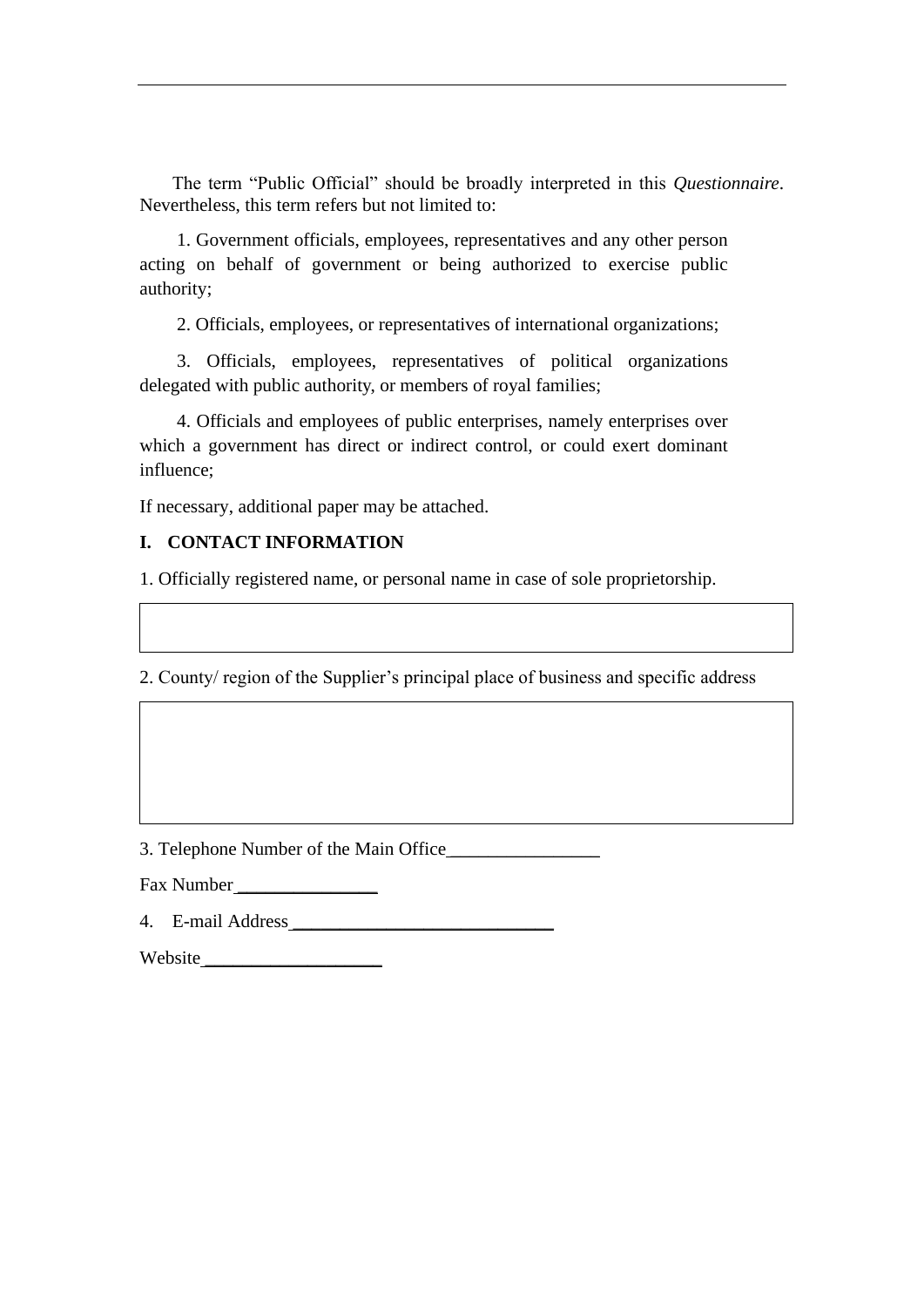## **II. OWNERSHIP STRUCTURE of the SUPPLIER**

- 5. Business Type (Mark " $\sqrt{ }$ " in the right blank):
	- Corporation (company limited by shares, limited liability company, etc.)
	- \_\_\_ Individually owned (proprietorship)
	- Partnership
	- \_\_\_ Other
- 6. If the entity is a corporation:
- (1)Where was it incorporated
- (2) When was is incorporated
- 7. If the entity is a partnership or other types of business:
- (1) Where was it founded
- (2) When was it founded
- (3) By whom was it founded

8. Please list all individuals or entities with a stake in your company. This should include all owners (shareholders) or beneficiaries as defined by applicable law, such as individuals or entities who are entitled to or who are intended or expected to receive any portion of the payment from your company. Note: if your company is already listed, please identify all those who currently holds, directly or indirectly, more than 5% shares of your company.

| 1.               | 11.    |
|------------------|--------|
| $\overline{2}$ . | 12.    |
| $\overline{3}$ . | 13.    |
| 4.               | 14.    |
| $\overline{5}$ . | 15.    |
| 6.               | 16.    |
| $\overline{7}$ . | 17.    |
| 8.               | $18\,$ |
| 9.               | 19.    |
| 10.              | 20.    |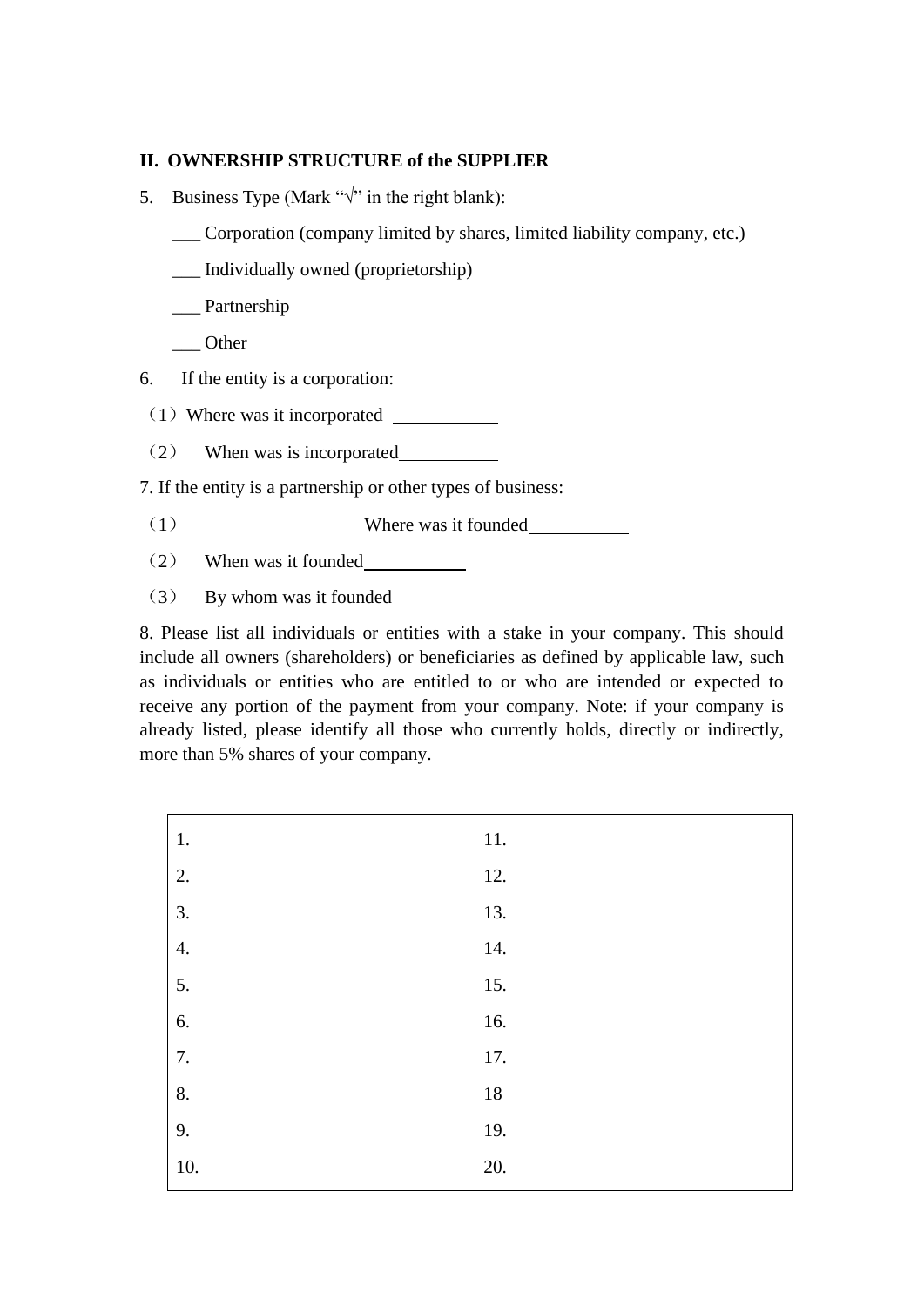9. Please list all individuals or entities who have management power over your company's business. Please attach to this *Questionnaire* an organizational chart or a detailed description, demonstrating your company's managerial structure in detail if necessary.

10. Identify any individuals or entities listed in response to questions 9 and 10 who are public officials (as defined in this *Questionnaire* above). Please describe the nature of their interests in your company and their control over your business.

| Name | Interest |
|------|----------|
|      |          |
|      |          |
|      |          |
|      |          |

11. Identify any individuals or entities listed in response to question 9 to 10 that are related to any public official or otherwise have a close relationship (personally and professionally) with a public official (as defined in this *Questionnaire* above). Please describe the nature of their interest in your company and their control over your business.

| NL   | T.       |
|------|----------|
| Name | Interest |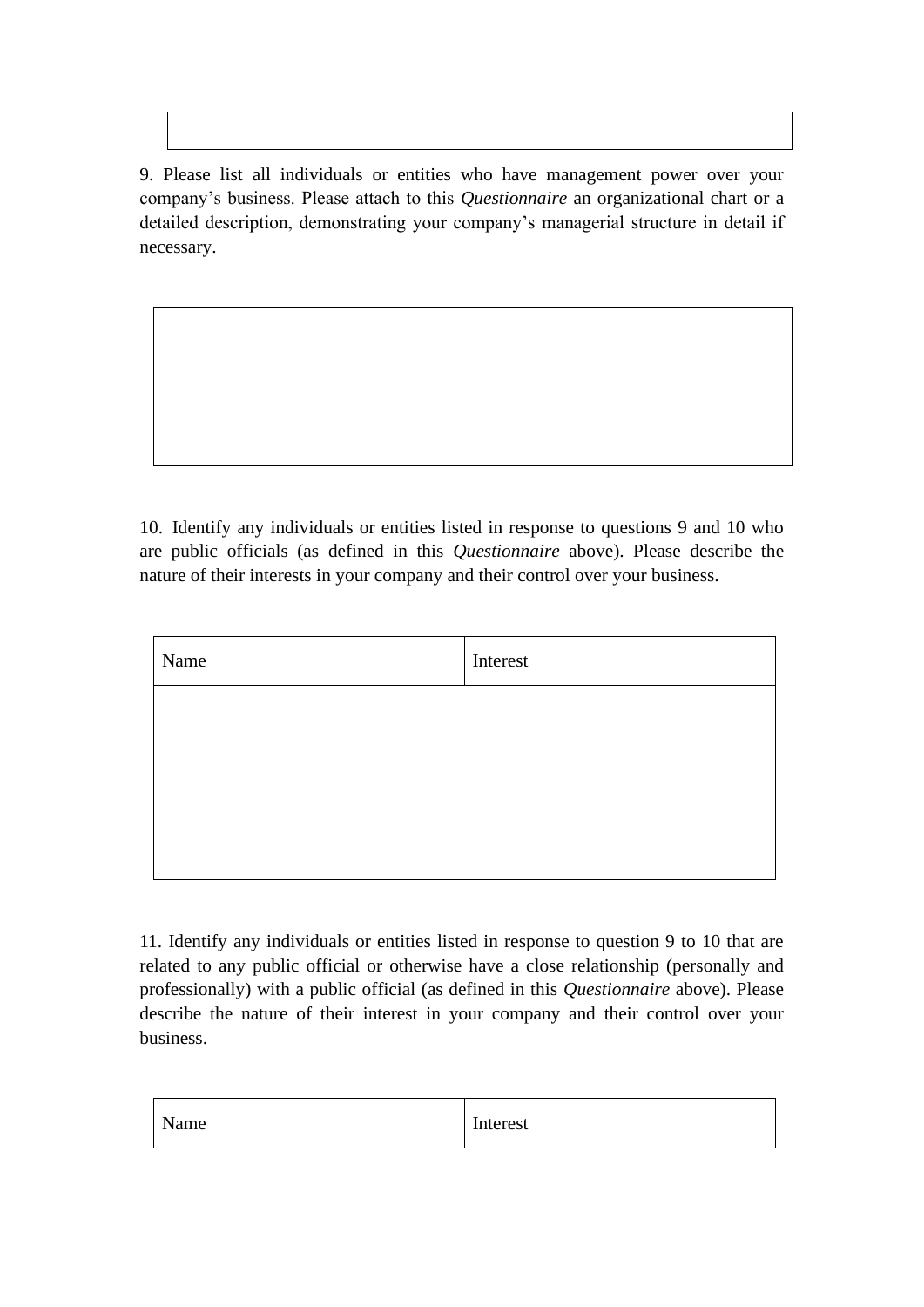12. For any individuals or entities listed in response to questions 9 and 10, if they are officers, directors, shareholders, partners, beneficiaries of any other companies, please provide relevant information.

# **III. COMPANY OVERVIEW**

13. Please provide a brief description of your business activities, including the past performance of your product or service, the capacity of facilities relevant to the proposed relationship (or attach a copy of a current brochure or other publication that provides such a description). If possible, please attach copies of current sales brochures, annual reports, or similar documents.

14. Please state:

The number of years the company/entity has been in the business \_\_\_\_\_\_\_\_\_\_\_\_\_\_\_\_

Number of employees\_\_\_\_\_\_\_\_\_\_\_

Approximate annual income (if any) for each of the last five years\_\_\_\_\_\_\_\_\_\_\_

Primary market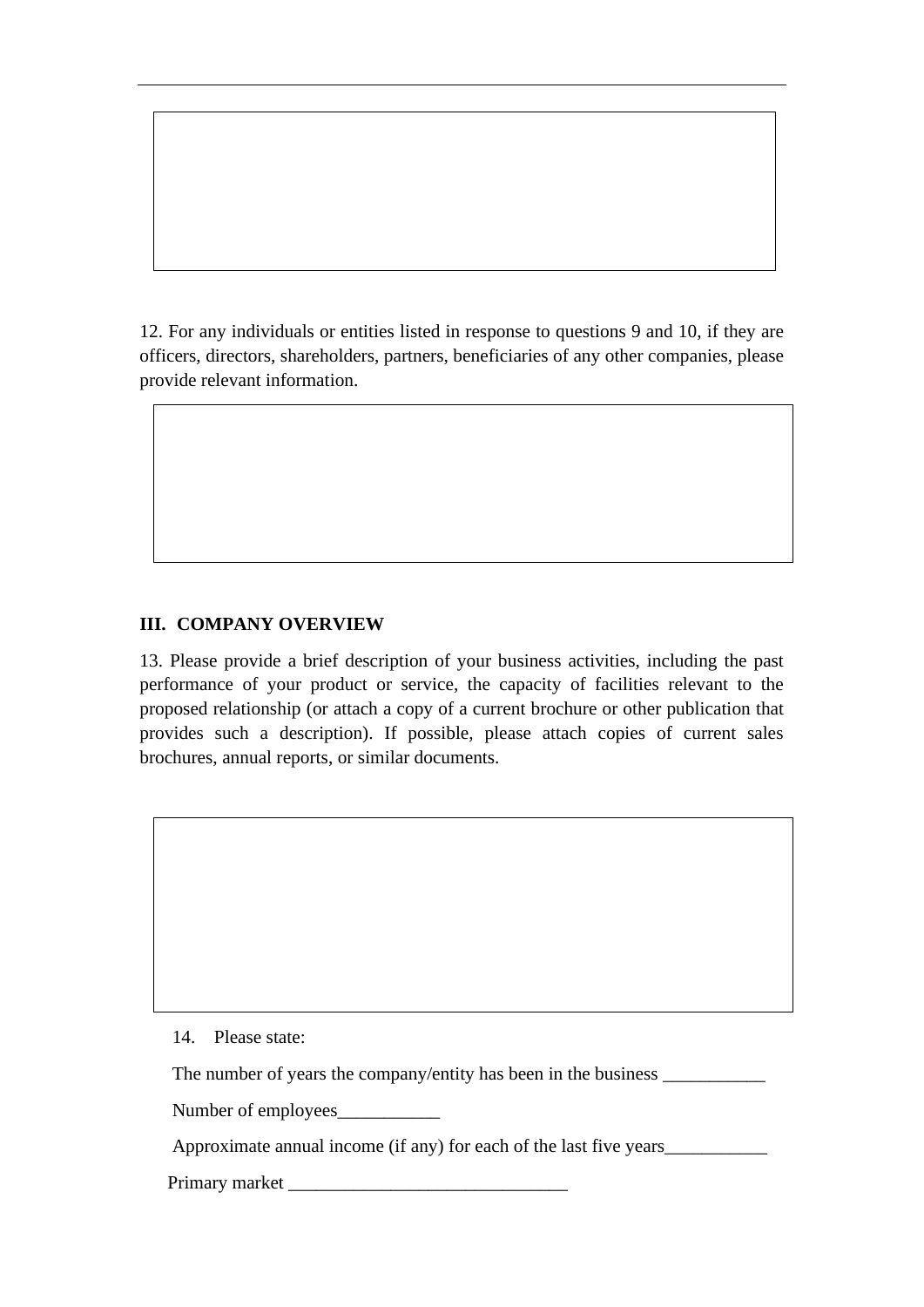Prior contractual relationships (if any) with ZTT, if applicable

## **IV. REFERENCES**

- 15. Please list the names, addresses, telephone numbers and contact person's names of at least three commercial references (other than the banker at your service), including clients, who can discuss your qualifications and experience.
	- (1) Reference Name:

| Company:                                                     |
|--------------------------------------------------------------|
| Address:                                                     |
| Reference's Phone Number:<br><u> Alexandria de la conte</u>  |
| Reference E-mail:<br><u> 1989 - Johann Barbara, martin a</u> |
| (2) Reference Name:                                          |
| Company:                                                     |
| Address:                                                     |
| Reference's Phone Number:                                    |
| Reference E-mail:                                            |
| (3) Reference's Phone Number:                                |
| Company:                                                     |
| Address:                                                     |
| Reference's Phone Number:                                    |
| Reference's Phone Number:                                    |

16. Please provide one of the following:

(1) Latest audited financial report;

(2)Financial information or statement regarding your financial position and your transactions over the past three years.

### **V. Disclosure**

17. Have you or your enterprise, or any of your directors, officers, owners, or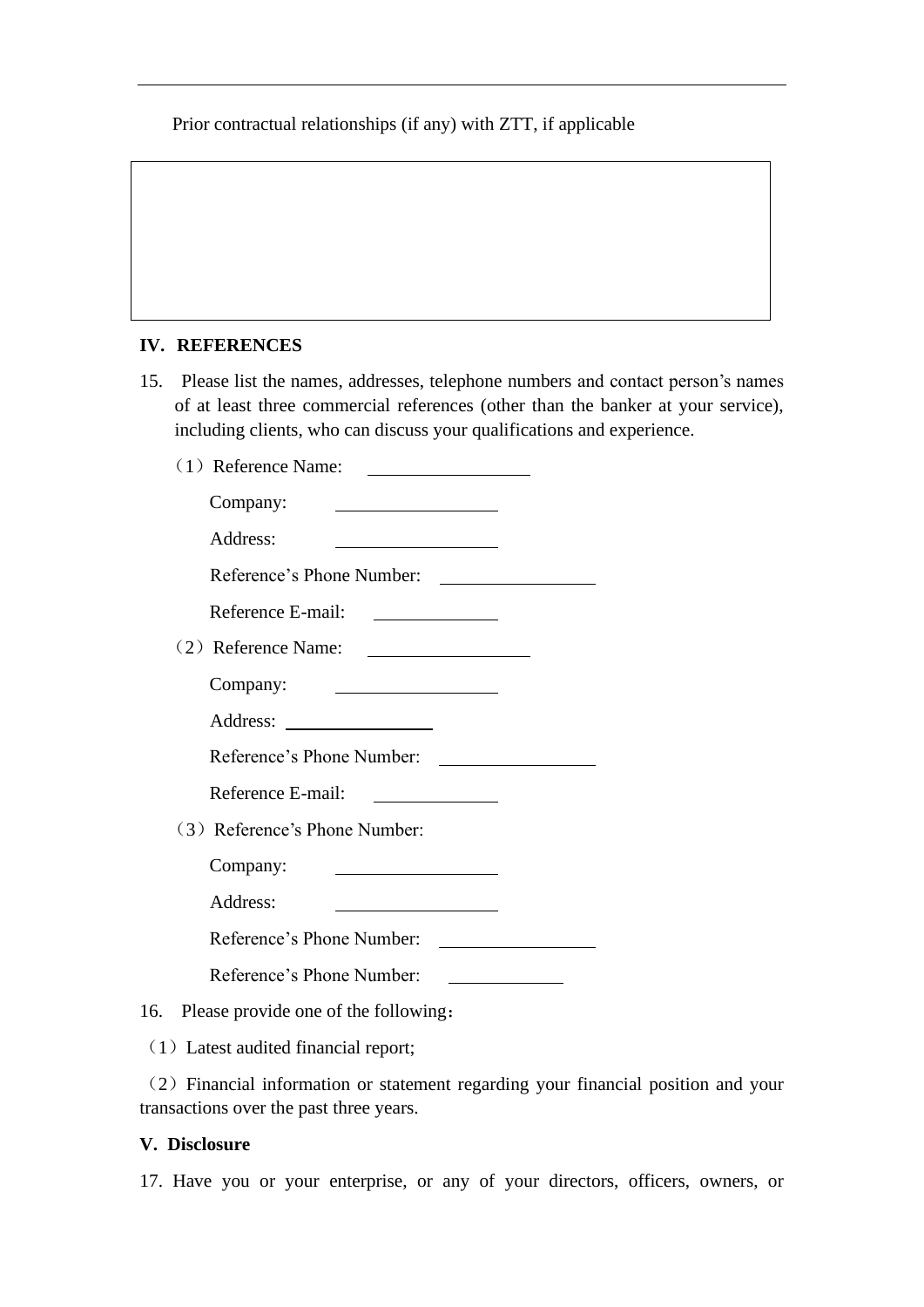employees ever been found by a court or government agency of any country to have violated a law prohibiting fraud, bribery, collusion, or other corruptive conducts?

$$
- \frac{Yes}{No}
$$

If yes, please provide details:

18. Have you or your enterprise, or any of its directors, officers, owners (shareholder), or employees:

(a) Ever been found by a court or government agency of any country to have violated any applicable civil or criminal false statement, bribery, corruption, securities, or anti-competition law?

> \_\_\_ Yes \_\_\_ No

(b) Been under investigation or subject to a lawsuit (now or within the last five (5) years), facing charges of fraud, bribery, collusion, or other corruption?

> \_\_\_ Yes \_\_\_ No

If your answer to (a) or (b) is yes, please provide details:

## **VI.COMPENSATION**

19. According to the region/country where your products would be provided or your services will be performed, please describe the quotation that you think is standard and appropriate.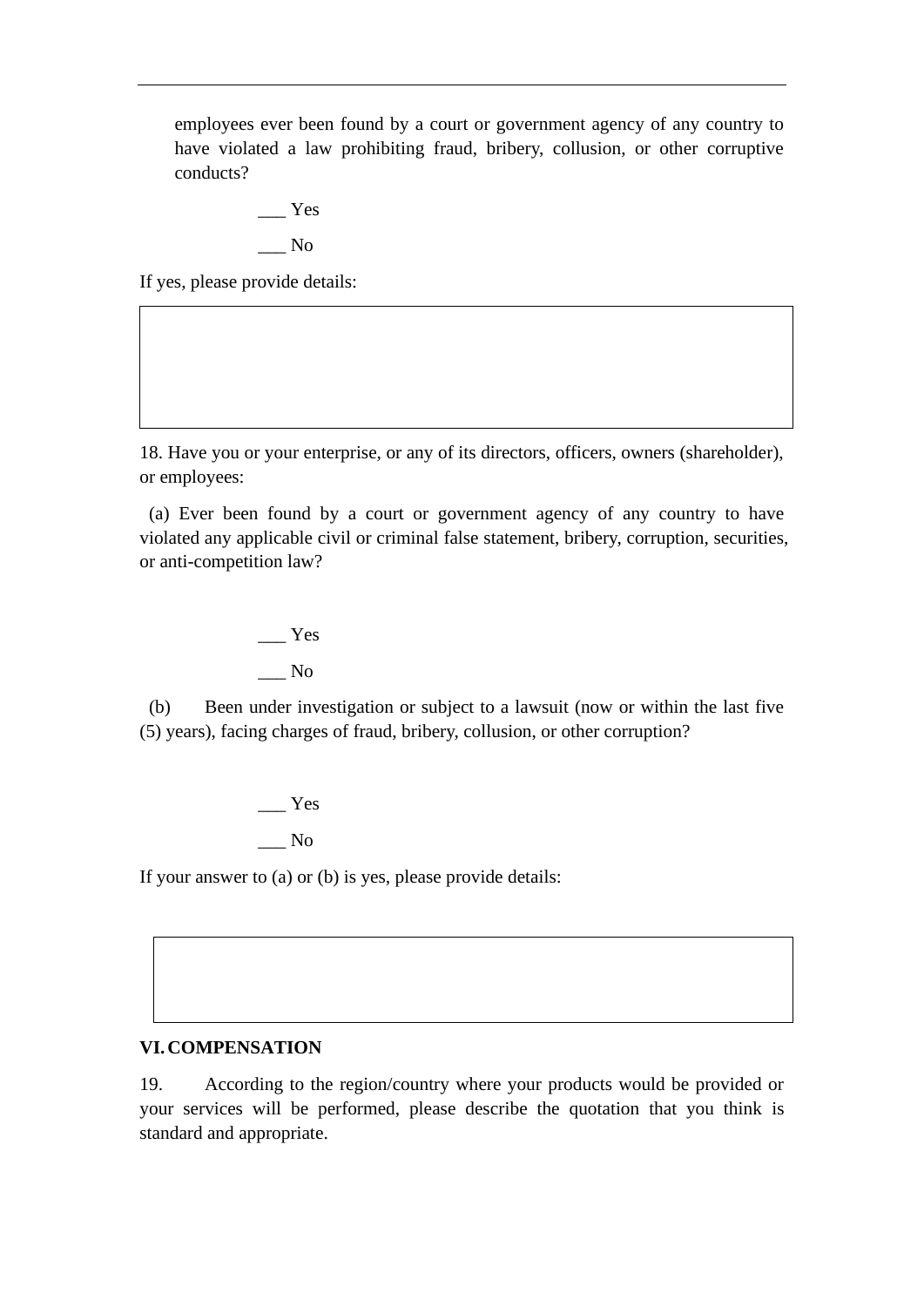20. For payment of your products and/or services, please describe your bank's name and address, as well as the account name and number (Here only fill in the bank account information for receiving the payment from ZTT).

## **VII. REQUIRED DOCUMENTATION**

Along with the completed *Questionnaire*, please provide the documents requested below. Failure to provide as required may delay this due diligence process and your retention by ZTT;

(1)Identification (e.g., photocopy of ID Card or passport) for the person who will be the signatory to the agreement;

(2) Documentation verifying your business address or addresses where any work under the Purchase Agreement will be undertaken (e.g., copy of business stationery);

(3)Documentation evidencing your legal and beneficial ownership (e.g., documents from the registry in the country of incorporation or publicly available registration information, which needs to be verified by signed statement);

(4)Documentation evidencing your incorporation, registration, or other legal establishment (e.g., certificate of incorporation or business license);

( 5 ) Any required registrations, licenses, permits, or similar documentation authorizing the Supplier to carry out the business appropriately within the territory, if required by applicable law;

 $(6)$  Documentation confirming your bank, branch, account, and signatory authority for your account (e.g. letter from the bank confirming the details or a copy of a bank statement (all monetary details can be blanked out)); And

(7)All written codes, procedures, policies, or communications from your board of directors or senior officers addressing business ethics, including anti-corruption, fair competition, payments of commission, entertainment of, or gifts for customers or Public Officials, or related business ethics topics, etc.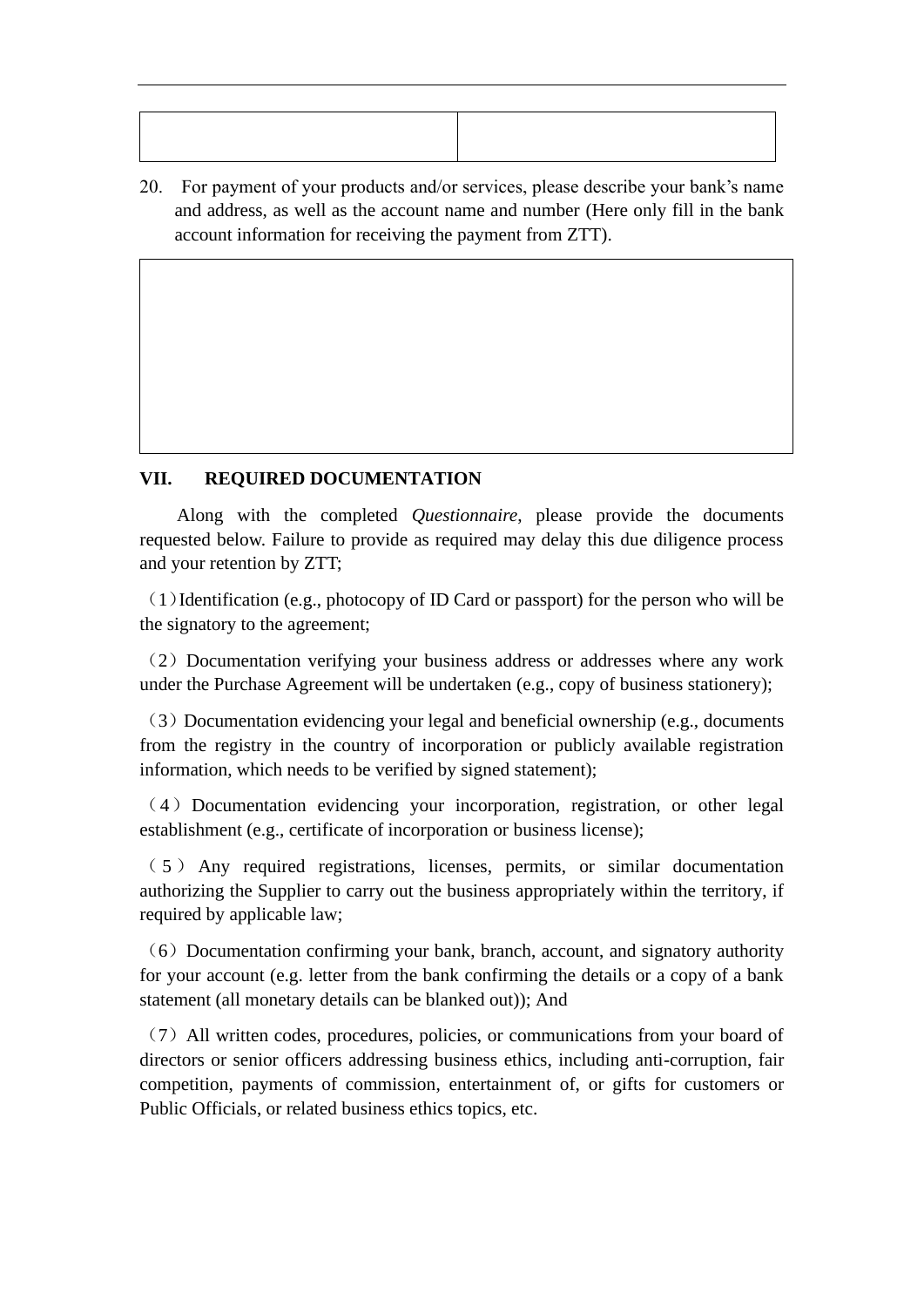### **Guarantee**

On behalf of \_\_\_\_\_\_\_\_\_\_\_\_\_\_\_\_\_\_\_ (the name of the commercial entity that has signed the agreement with ZTT), I hereby guarantee the above information truly, accurately and fully reflects all affiliated relationships between and additional information requested by ZTT \_\_\_\_\_\_\_\_\_\_\_\_\_\_\_\_ (the name of the business entity entering into the agreement with ZTT) and public officials.

In accordance with the applicable local laws and regulations, I hereby promise to inform the individuals mentioned in the *Questionnaire* of the purpose and methods for collecting and processing relevant information by the ZTT.

| Signature: | <u> Territoria de la contenentación de la contenentación de la contenentación de la contenentación de la contene</u> |
|------------|----------------------------------------------------------------------------------------------------------------------|
| Date:      | <u> 1970 - Andrea Andrew Maria (h. 1970).</u>                                                                        |
| Name:      | <u> 1989 - Andrea Albert III, martin a</u>                                                                           |
| Position:  | <u> 1989 - Andrea Albert III, martin a</u>                                                                           |
| Address:   |                                                                                                                      |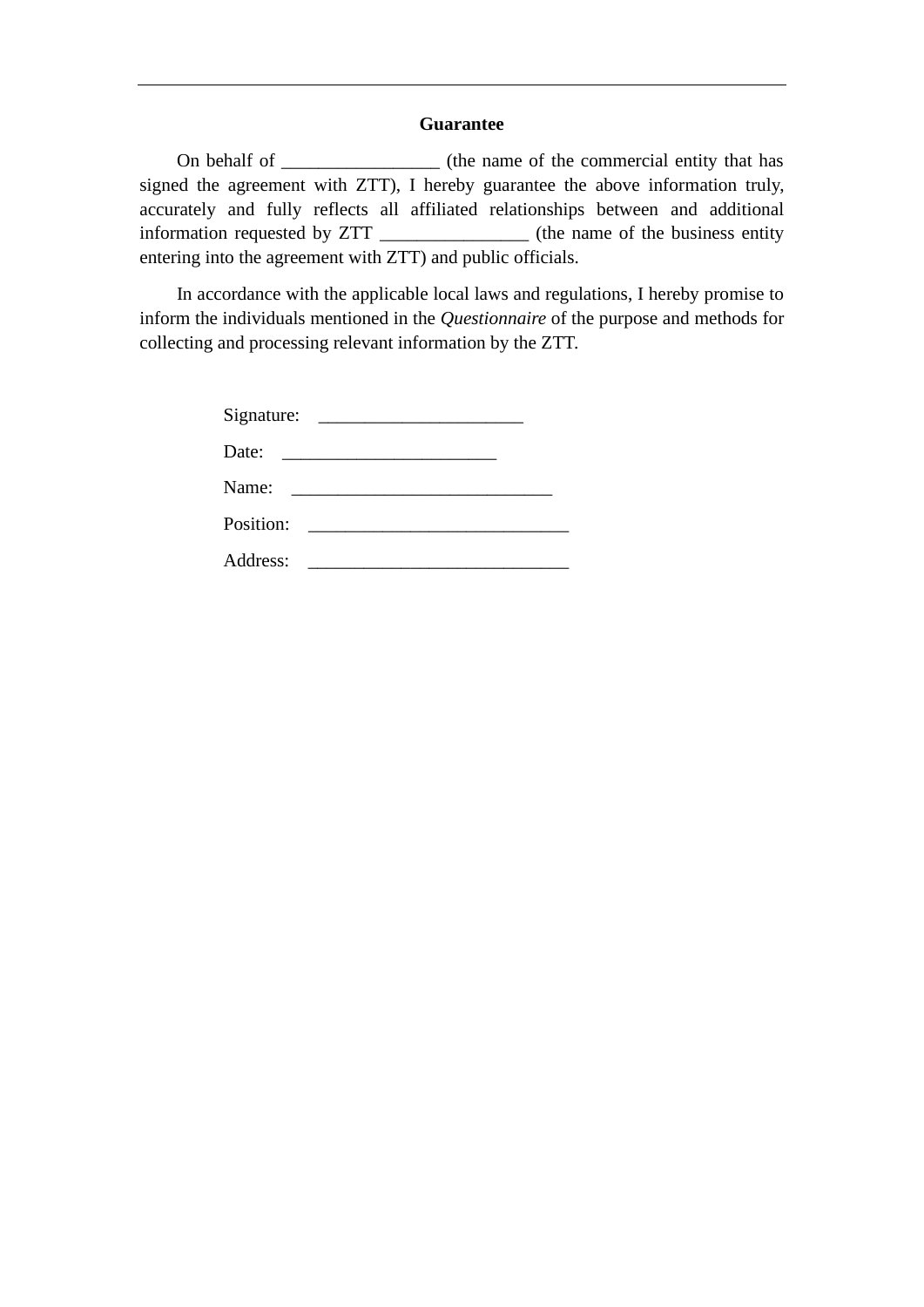#### Annex 3

#### **Declaration of Compliance**

The undersigned (the "Supplier") hereby represents and warrants to for [PLEASE FILL IN JIANGSU ZHONGTIAN TECHNOLOGY CO., LTD. ("ZTT") OR NAME OF AFFILIATED UNIT] as follows:

1. The Supplier has received a copy of, and been informed about the ZTT Employee's Code of Conduct. The Supplier is familiar with and understands the provisions of the United Nations Convention against Corruption and other relevant anti-corruption principles, as well as all applicable laws in \_\_\_\_\_\_\_\_\_\_\_\_ (the name of the countries in which the product is to be manufactured and delivered, or service is to be performed) relating to fair competition, bidding, and procurement.

2. While providing (Please fill in the name of product or service to be provided) for ZTT, the Supplier agrees to abide by the ZTT Employee's Code of Conduct. Specifically, the Supplier has not and will not offer, promise, arrange for, or pay, either directly or indirectly, anything of value to a public official (as defined in the *Questionnaire*) for the purpose of inducing a public official to perform or fail to perform his official duties to assist the Supplier or The Company and its Subsidiaries in obtaining business, retaining business, or securing any improper advantage. The Supplier has not and will not, through any act, omission, or misrepresentation, knowingly or recklessly mislead or attempt to mislead another party to obtain a financial or other benefit or to avoid an obligation for itself or ZTT. The Supplier has not and will not engage in any arrangements with other parties designed to achieve an improper purpose, including colluding with another party to improperly influence a bid process for ZTT.

3. The Supplier is also familiar with and understands the provisions of all applicable anti-bribery, anti-corruption, fair competition, tendering and procurement laws of the countries in which it does business related to ZTT. The Supplier has not engaged in any conduct that violates any such laws of these countries and will perform his duties in full compliance with such legislation.

4. The Supplier, as legal person or non-legal person declares that neither the company itself or other enterprises it represents, nor any of its executives or employees, is under current criminal investigation or has been subject to any administrative or criminal enforcement actions, both at home and abroad, for improper conduct relating to bribery, corruption, collusion, false statements in tendering or procurement, or violation of the laws governing business entities.

5. The Supplier does not have any other undisclosed owners, shareholders, actual controller or beneficiaries in the *Questionnaire* (except for beneficiaries of public companies who hold less than 5% shares).

6. The services the Supplier is providing or will provide to ZTT do not violate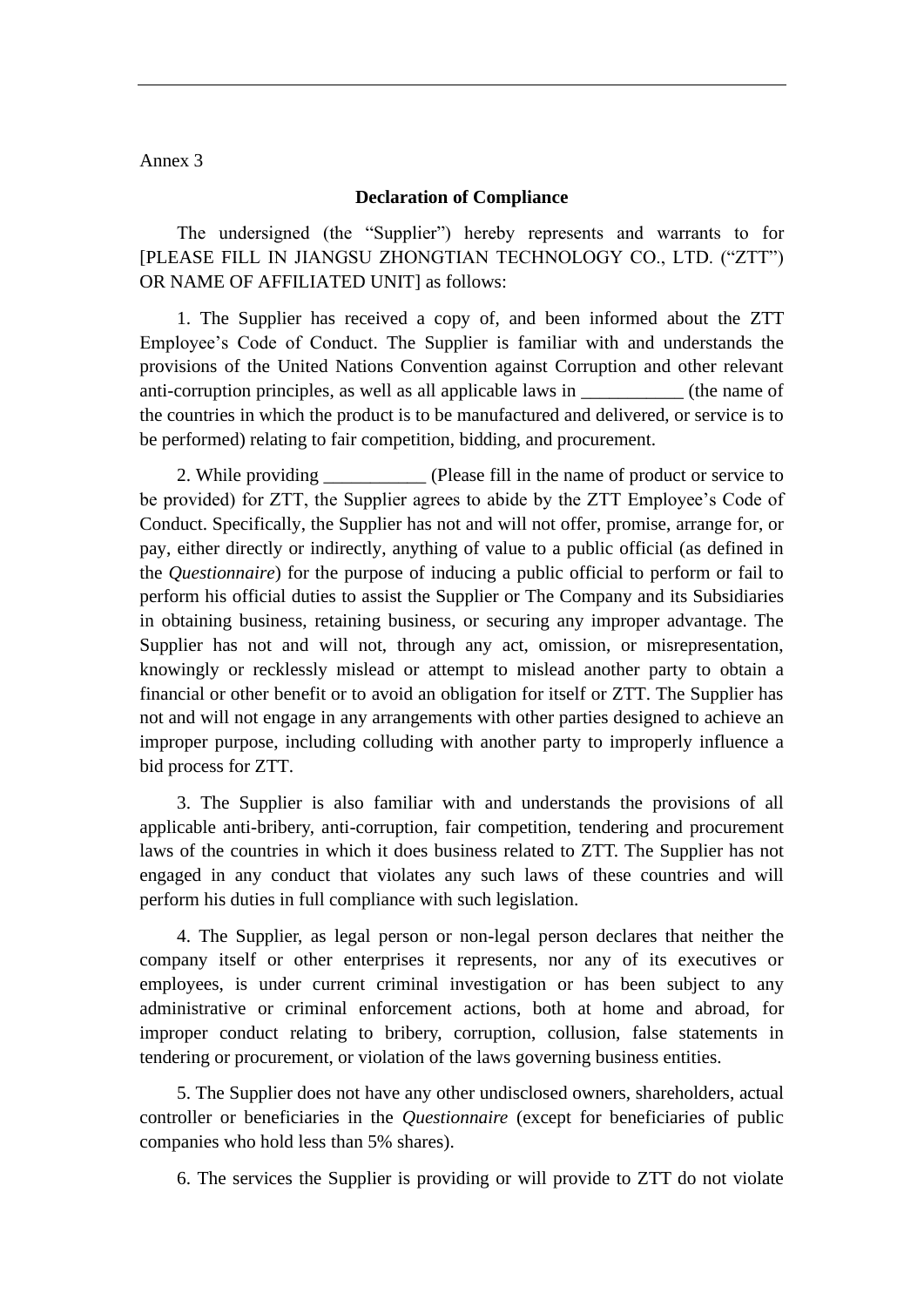any commitments the Supplier has to any other clients, including, but not limited to any confidentiality or exclusivity agreements the Supplier has with other clients.

The Supplier agrees that if at any time the representations, warranties, and certifications herein are no longer accurate and complete, the Supplier will immediately notify \_\_\_\_\_\_\_\_ [please fill in the name of ZTT or its affiliates] and provide a supplementary report detailing such change. If the Supplier, after entering into Agreement with [please fill in the name of ZTT or its affiliates], violates the aforementioned warrants and conducts the non-compliance activities which it promised not to, [please fill in the name of ZTT or its affiliates] shall have the right to terminate the Agreement.

Signature: \_\_\_\_\_\_

Date:

Title: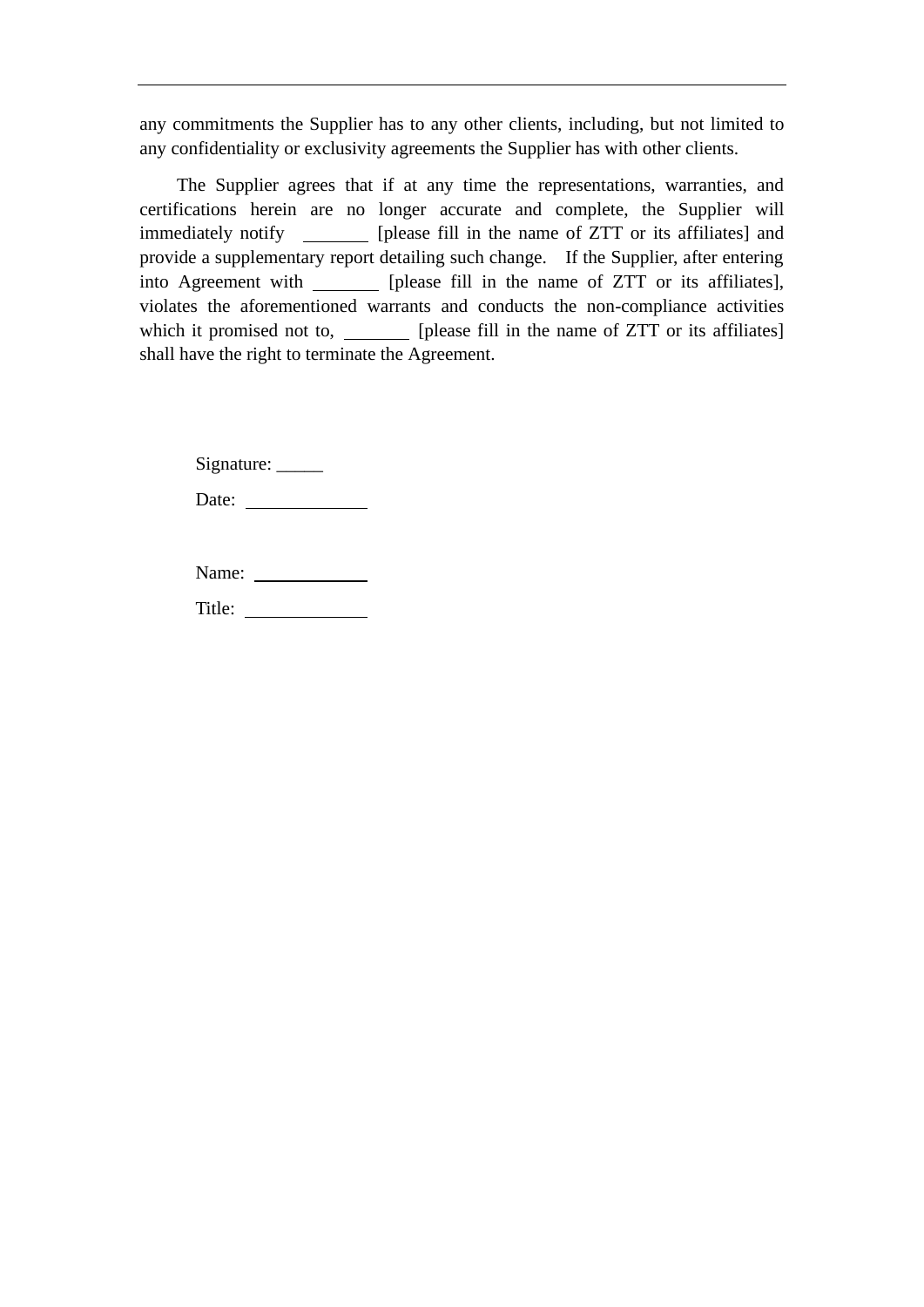Annex 4

## **Supplier Questionnaire**

## **I. GENERL BUSINESS PROFILE**

1. The official name and trade name of the Supplier

2. Contact Information, namely the address and telephone number of the Supplier and the Supplier's contact person.

3. Place of Incorporation and principal place of business (if it is individual, fill in the domicile and principal place of business)

4. Nature of product or service to be provided to the Company; the place of manufacture and delivery for the products; and the place where the services is to be performed.

5. Principal clients

6. Principal contact person of the Company and its Affilated Units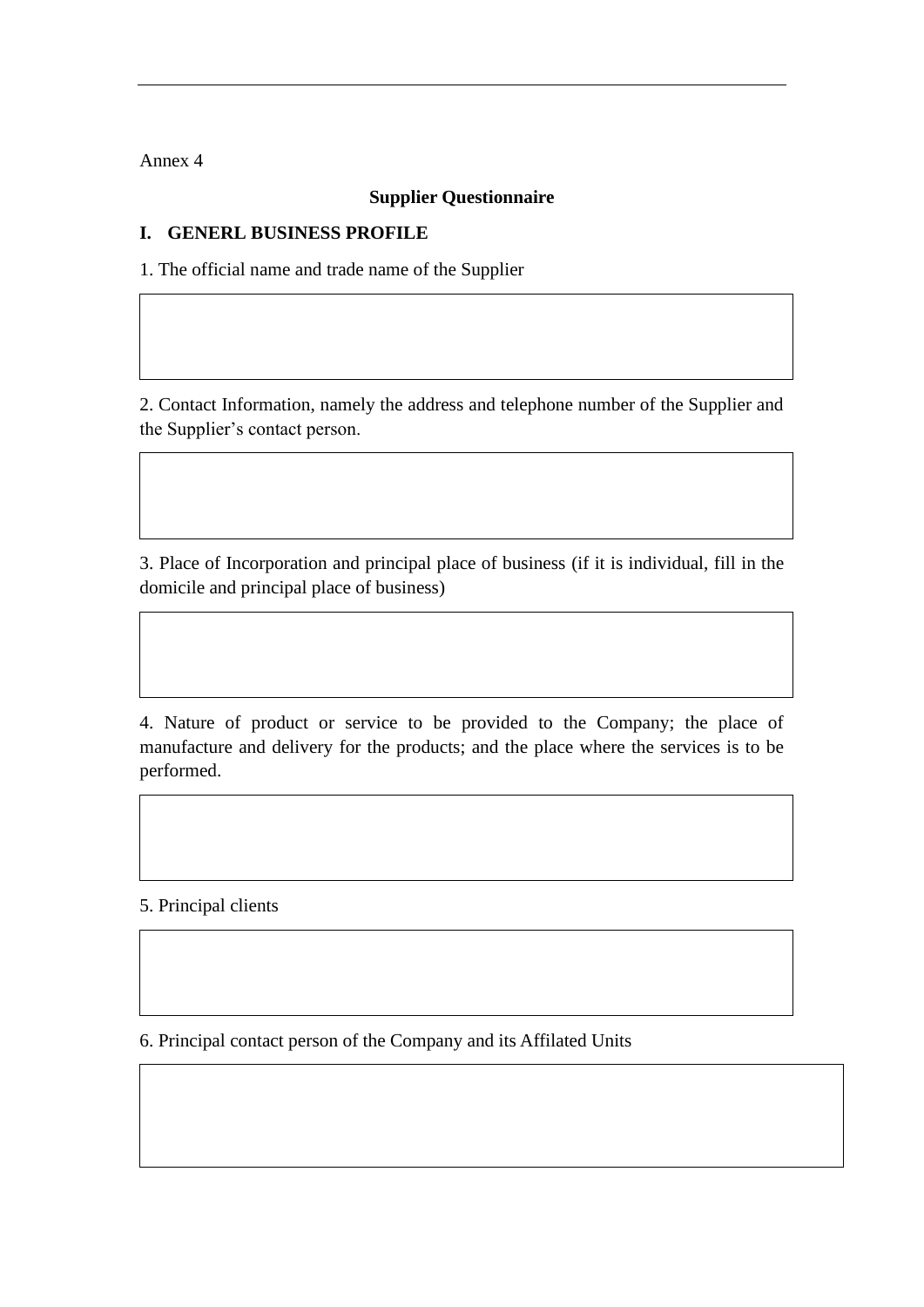## **II. BUSINESS JUSTIFICATION AND QUALIFICATIONS**

7. Overview of the project, includes the quotation of the project and the execution period.

8. Please provide a detailed explanation for why the product or the service of the Supplier are needed, and why such product or service cannot be manufactured or performed by the Company and its Subsidiaries.

9. State whether other candidates were considered and rejected, and if so, the reasons for their rejection.

10. Number of employees of Supplier

11. Capacity of facilities and strength of the supplier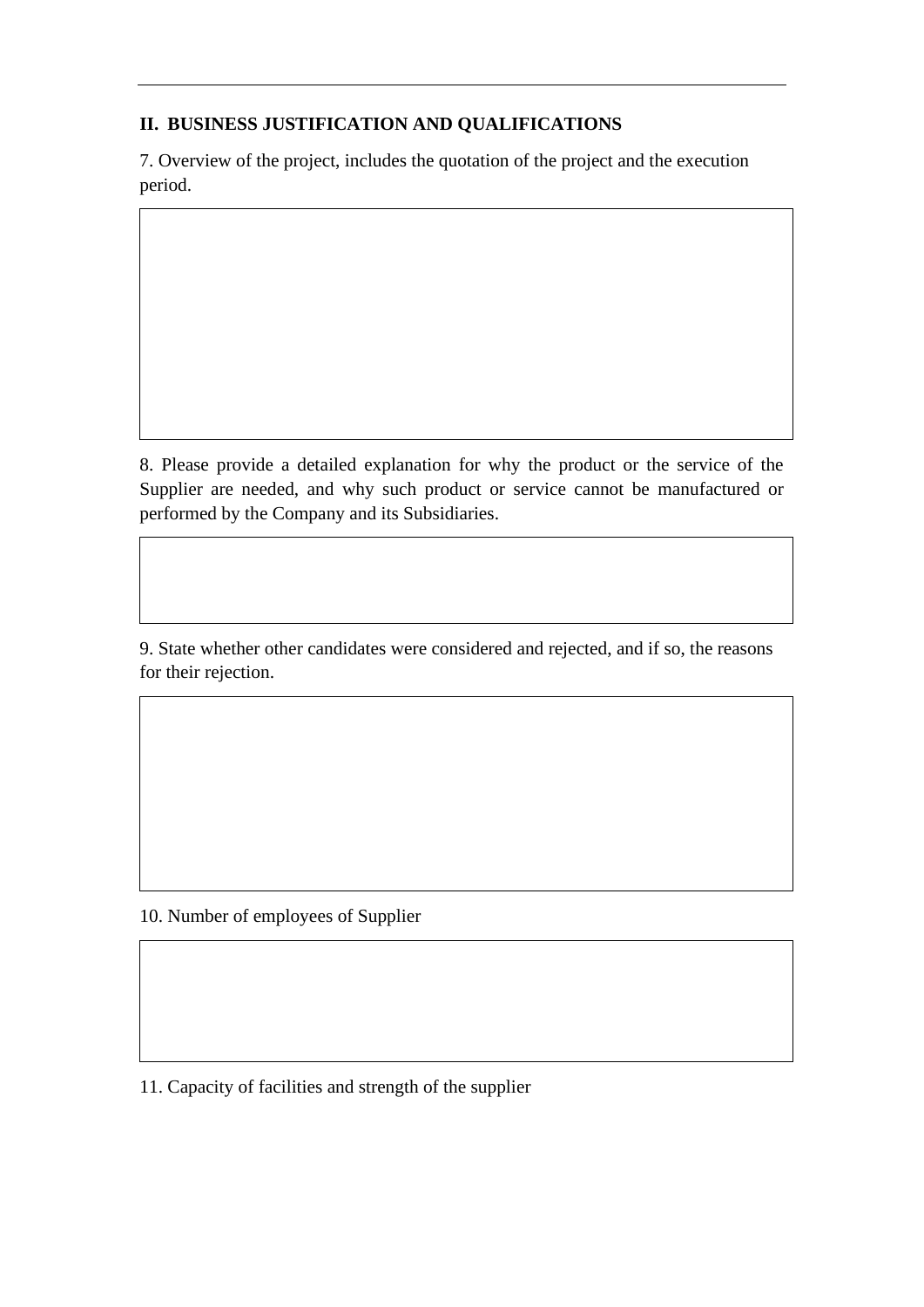## 12. Financial indicators and situation

13. Relevant industry and technical experience. Please attach CV and/or any other relevant materials received.

14. State in detail the products or servers provided by the Supplier, including the object of the service to be performed, and whether there are milestones payment arrangements.

According to the following target and/or fixed milestones, the Supplier shall provide the following products or services:

### **III. REPUTATION/REFERENCES**

15. Who recommended this person/company? Please describe the circumstances by which the Supplier came to the Company and its Subsidiaries' attention, including recommendation by a customer or a public official or their relatives.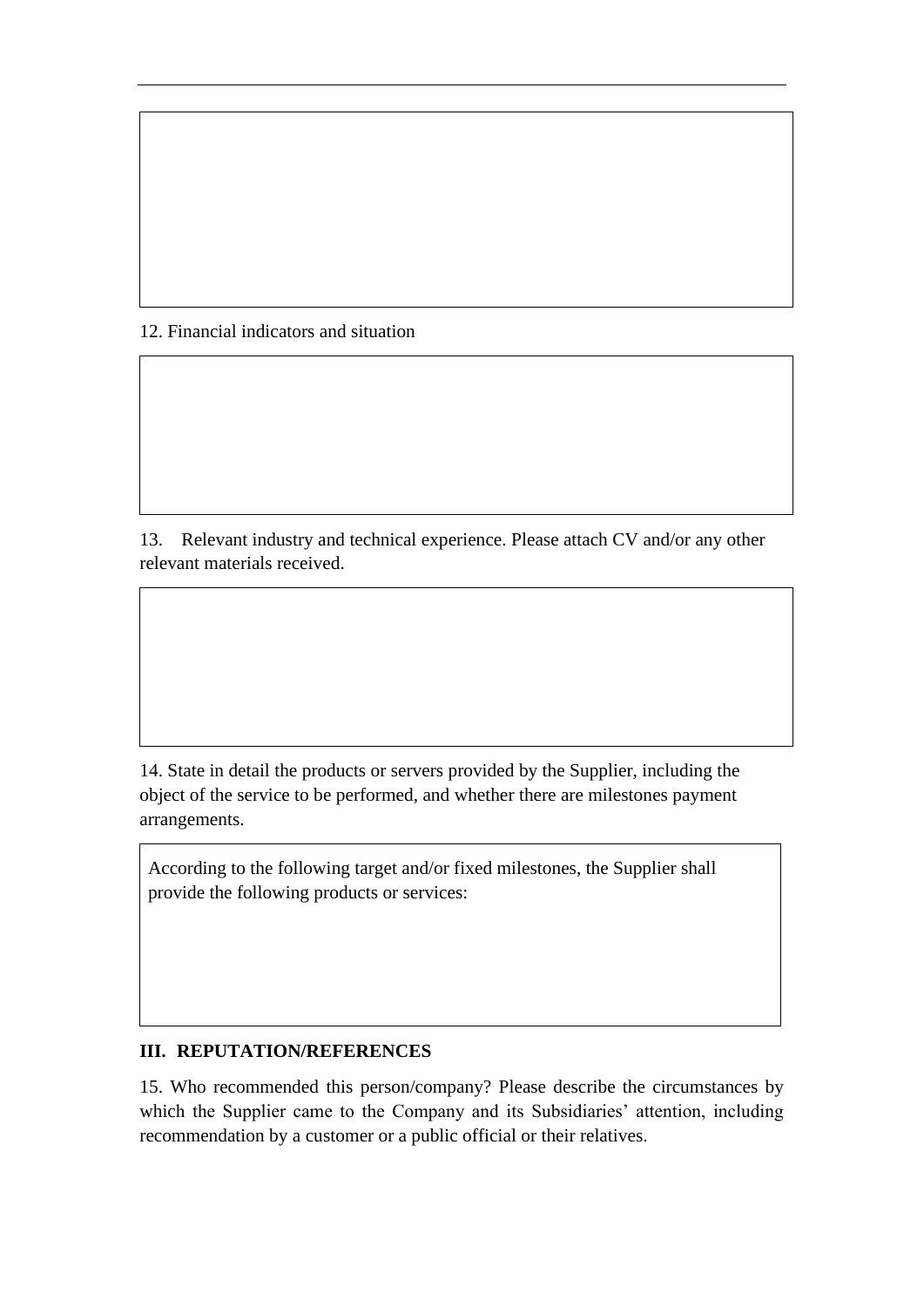16. References and references' views on the Supplier's integrity (preferably confirmed in writing)

17. Has the Supplier, its owners, or members of its management ever been listed on the blacklist publicized by the World Bank, and are reprimanded or barred from participating in World Bank programs as a result of its corruptive, collusive, fraudulent conducts? (Log onto [www.worldbank.org](http://www.worldbank.org/) and search *"All"* under *"World Bank List of Ineligible Firms"*)

 $\equiv$  Yes

\_\_\_ No

18. Information regarding the Supplier's current and past activities obtained from the internet, the news reports, databases, etc. (Procurement Management Department should preliminarily search for the name of the Third Party to conduct a preliminary review.)

19. Other unethical or dishonest conducts of the Supplier uncovered through public available information from sources such as commercial register, local media, etc.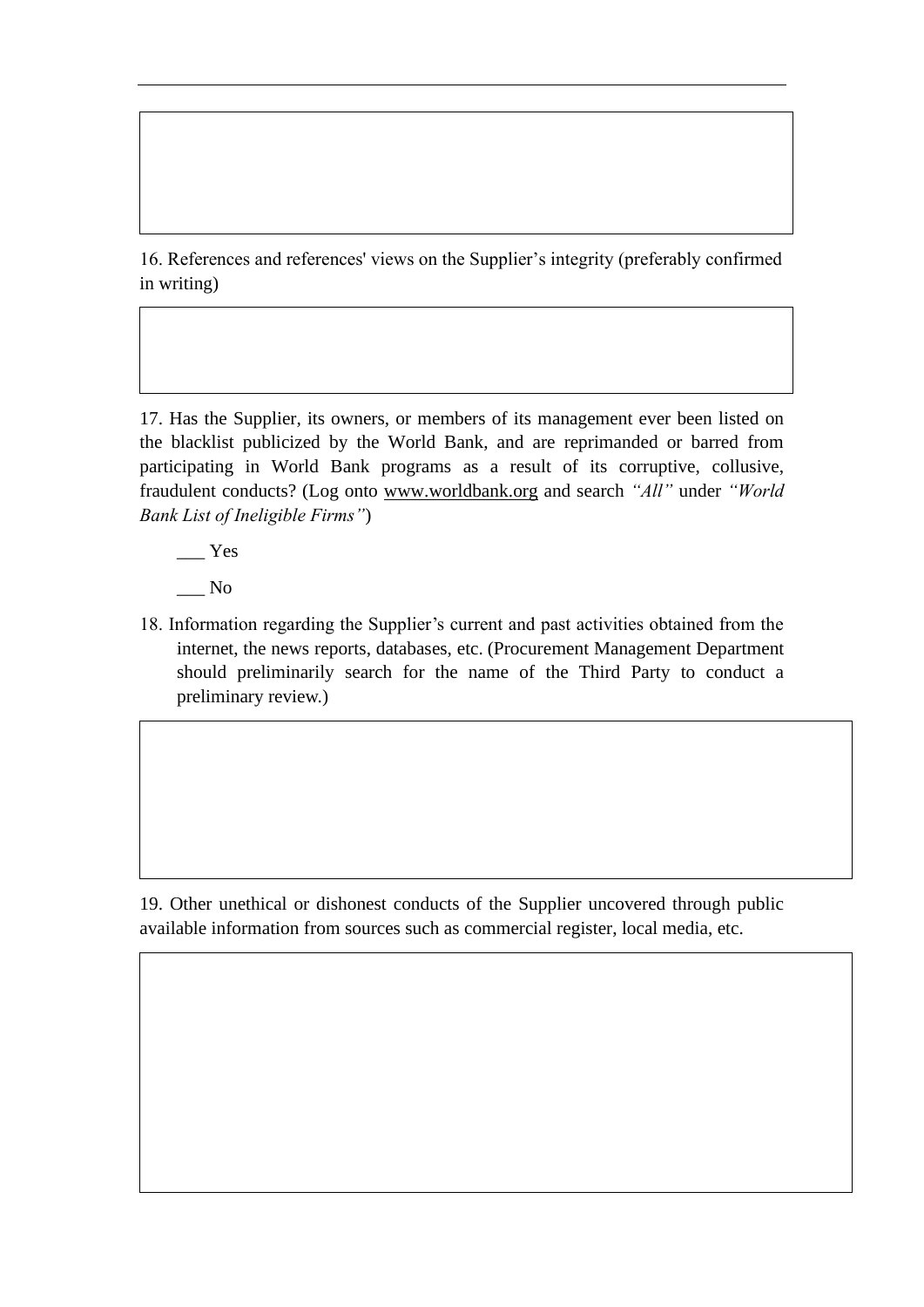## **IV. COMPENSATION AND BANK DETAILS**

20. Payment method and place of payment.

21. If inconsistent with the *Questionnaire*, please provide name of the bank of deposit known to Procurement Management Department, the account number and the address of the bank.

22. If the bank used by Supplier is not in the region or country where the Supplier is registered or domiciled, neither is it located in the country where the project and the services are to be performed, please explain.

Signature:\_\_\_\_\_\_\_\_\_\_\_\_\_\_\_\_\_\_\_\_\_\_\_\_\_\_

Date: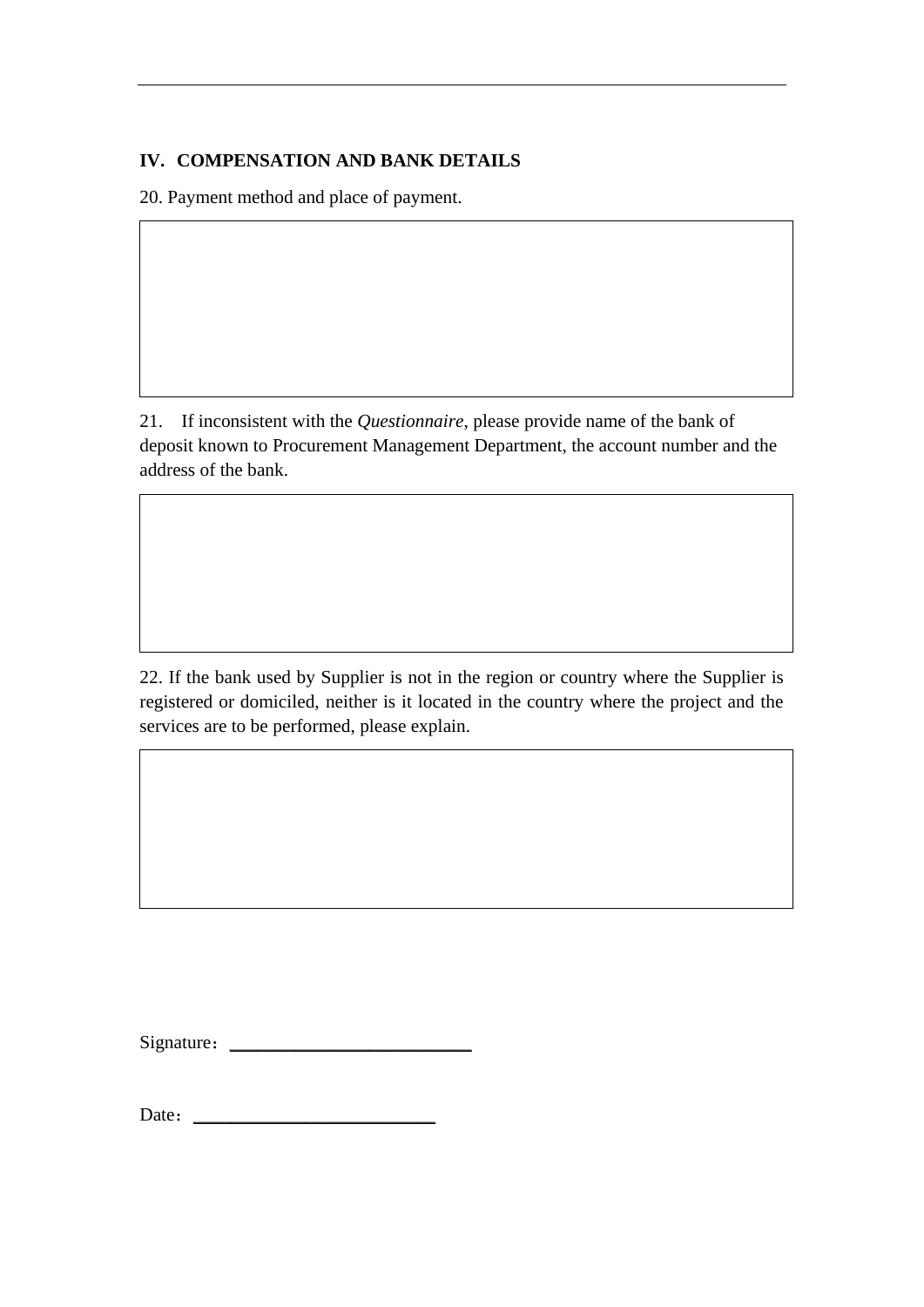| Name:  |  |  |  |
|--------|--|--|--|
| Title: |  |  |  |
|        |  |  |  |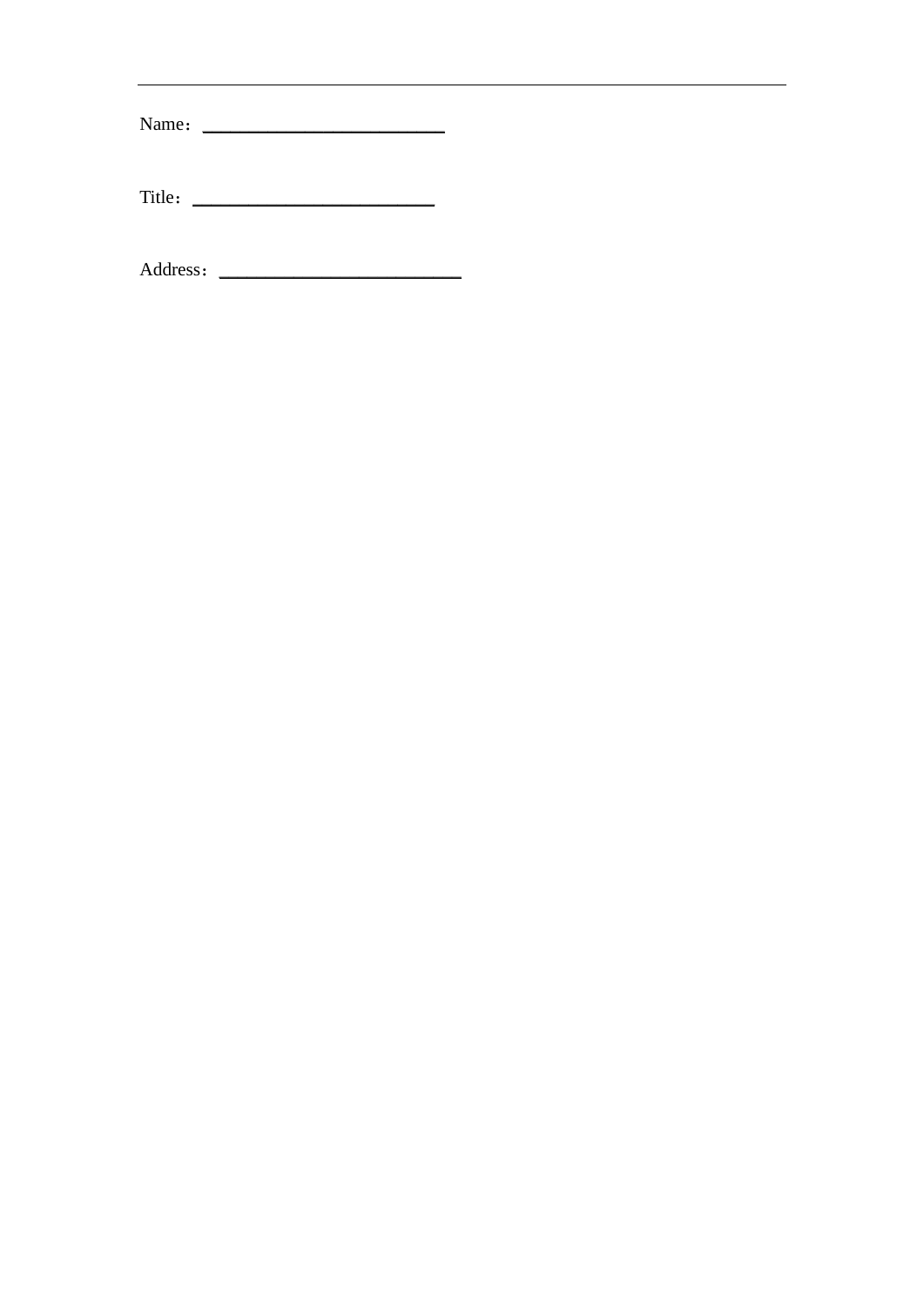# Annex 5

# **Red Flag Check List**

| <b>Critical Risk Level which is prohibited to cooperate</b>                                                                                                                                                                                                              | <b>Concern</b><br><b>Exist</b> | Concern<br>Non-exist        |
|--------------------------------------------------------------------------------------------------------------------------------------------------------------------------------------------------------------------------------------------------------------------------|--------------------------------|-----------------------------|
| The Supplier, its parent company, or any affiliated companies<br>or persons have ever been listed as terrorist organizations by<br>the United Nations or other Public International Organizations;                                                                       |                                |                             |
| The Supplier, its parent company, or any affiliated companies<br>or persons, have been listed on a Public International<br>Organization, or local Government Organization's blacklist or<br>debarred list;                                                               |                                |                             |
| The current shareholder or senior management of the Supplier,<br>its parent company or any affiliated companies is currently<br>criminally wanted internationally or locally.                                                                                            |                                |                             |
| The Supplier refuse to cooperate in completing the compliance<br>qualification review.                                                                                                                                                                                   |                                |                             |
| Any other risks in equivalent with the degree of<br>above-mentioned risks.                                                                                                                                                                                               |                                |                             |
| <b>Risk Class One</b>                                                                                                                                                                                                                                                    | <b>Concern</b><br><b>Exist</b> | Concern<br><b>Non-exist</b> |
| Any former shareholders, or senior management of the<br>Supplier or of its parent or an affiliate entity has/have been<br>internationally or locally wanted for a criminal conviction in<br>the past decade; or                                                          |                                |                             |
| Any current shareholders, or senior management of the<br>Supplier or its parent or an affiliate entity is/are suspected of<br>being involved in any litigation arising from charges of<br>corruption, fraud, monopoly or collusion, tax evasion, or<br>money laundering; |                                |                             |
| The Supplier, its parent entity, or any of its affiliate entities, is<br>listed on the restricted Supplier blacklist by the Company and                                                                                                                                  | $\Box$                         | $\vert \ \ \vert$           |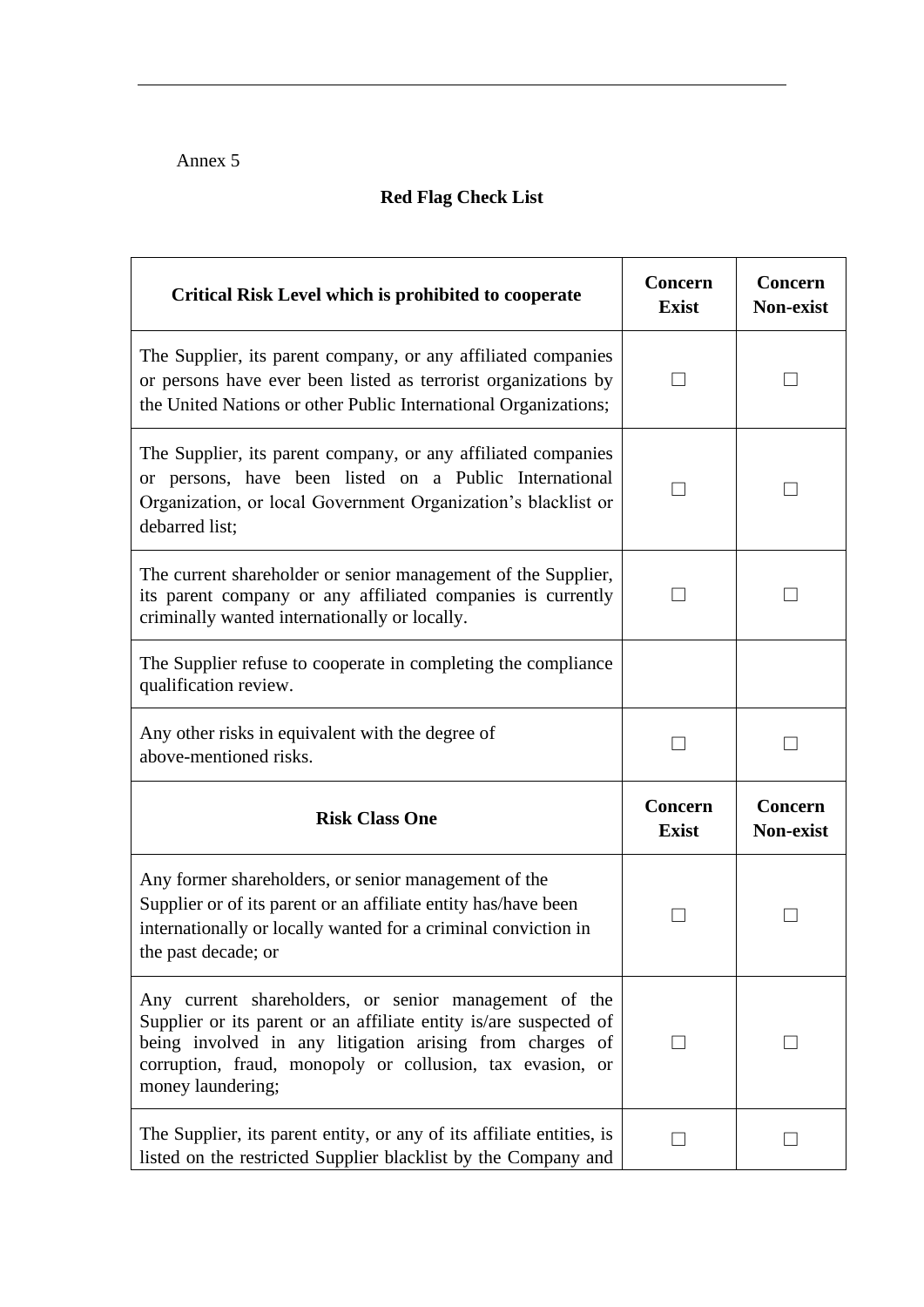| its Subsidiaries.                                                                                                                                                                                                                                                                                  |                                |                                    |
|----------------------------------------------------------------------------------------------------------------------------------------------------------------------------------------------------------------------------------------------------------------------------------------------------|--------------------------------|------------------------------------|
| Any other risks in equivalent with the<br>degree<br>of<br>above-mentioned risks.                                                                                                                                                                                                                   |                                |                                    |
| <b>Risk Class Two</b>                                                                                                                                                                                                                                                                              |                                |                                    |
| <b>Reputation</b>                                                                                                                                                                                                                                                                                  | Concern<br><b>Exist</b>        | Concern<br><b>Non-exist</b>        |
| The country or region where the project or contract involving<br>suppliers to be performed is listed in List of High-Risk<br>Countries/regions published by the Company or State<br>Commerce Department for the current year;                                                                      | $\Box$                         |                                    |
| The prospective supplier has a poor reputation;                                                                                                                                                                                                                                                    |                                |                                    |
| <b>Government/ Public Official Relationship</b>                                                                                                                                                                                                                                                    | Concern<br><b>Exist</b>        | <b>Concern</b><br><b>Non-exist</b> |
| The Supplier, or any of its owners or managers, has been a<br>public official within the last three (3) years, or has a close<br>family or other personal/professional relationship with the<br>government or public officials in the place of the project or<br>who are related with the project. |                                |                                    |
| The Supplier's family members or relatives are officials or<br>public officials of the government/ruling party of relevant<br>countries, or officials/public officials of the government/ruling<br>party associated with this projects or activities.                                              | $\overline{\phantom{0}}$       |                                    |
| The Supplier is designated or strongly recommended by<br>government (who are potential clients) officials, public official,<br>or officials of international organizations.                                                                                                                        |                                |                                    |
| <b>Business capability</b>                                                                                                                                                                                                                                                                         | <b>Concern</b><br><b>Exist</b> | Concern<br>Non-exist               |
| The Supplier is a natural person (not legal entity);                                                                                                                                                                                                                                               |                                |                                    |
| The supplier is a newly established company or organization<br>for the purpose of bidding;                                                                                                                                                                                                         |                                |                                    |
| The Supplier is a corporation which has a short operating                                                                                                                                                                                                                                          |                                |                                    |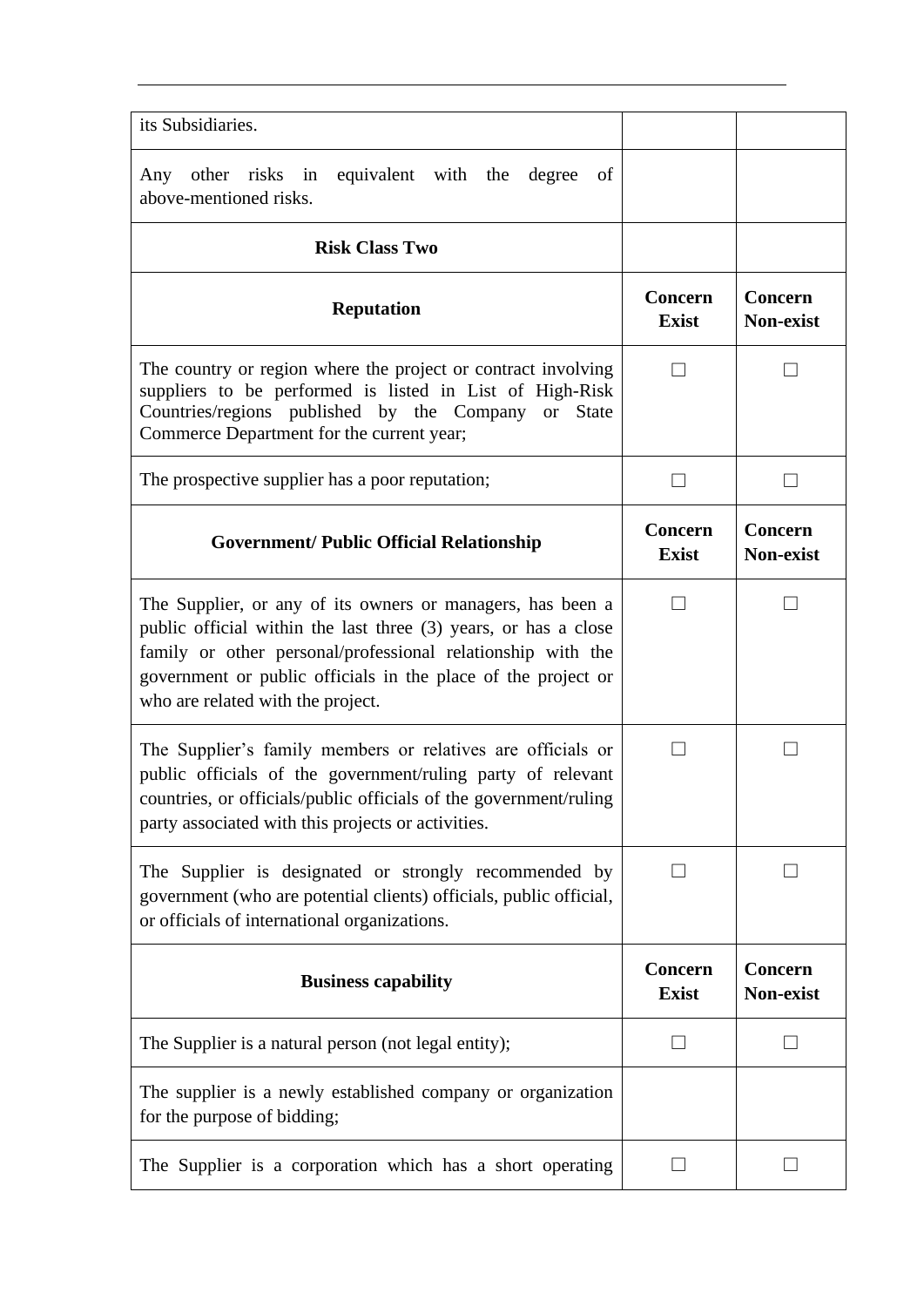| history, a weak corporate governance framework, or is being<br>operated temporarily or managed by a single person;                                                                                                                                                                                                                                                                                                                     |                         |                      |
|----------------------------------------------------------------------------------------------------------------------------------------------------------------------------------------------------------------------------------------------------------------------------------------------------------------------------------------------------------------------------------------------------------------------------------------|-------------------------|----------------------|
| The Supplier is not equipped with corresponding resources,<br>employees to undertake the service in the Supplier Agreement,<br>or the Supplier engages or plans to engage an unnecessary<br>subcontractor (e.g. consultant, distributor, sub-agent)<br>or<br>multiple agencies to perform the agreement;                                                                                                                               |                         |                      |
| The Supplier lacks relevant business or technique experience,<br>or it hasn't conducted such business for a long time.                                                                                                                                                                                                                                                                                                                 |                         |                      |
| <b>Payment</b>                                                                                                                                                                                                                                                                                                                                                                                                                         | Concern<br><b>Exist</b> | Concern<br>Non-exist |
| The Supplier demands payment or commission fee which is far<br>beyond the service it provides or the risks it bears;                                                                                                                                                                                                                                                                                                                   |                         |                      |
| The Supplier requires a one-time payment in cash or cash<br>equivalents;                                                                                                                                                                                                                                                                                                                                                               |                         | $\mathcal{L}$        |
| The Supplier requires an irregular payment terms, e.g. payment<br>made to countries or regions other than place of registration,<br>business or providing service, or payment made to banks or<br>Third Parties irrelevant with this transaction, or payment made<br>in a third world currency, or payment made to individuals<br>when a company provide services, or payment in the purpose<br>of avoiding laws (e.g. tax avoidance); |                         |                      |
| The Supplier refuses to record the expenditure properly;                                                                                                                                                                                                                                                                                                                                                                               |                         |                      |
| <b>Other circumstances</b>                                                                                                                                                                                                                                                                                                                                                                                                             | Concern<br><b>Exist</b> | Concern<br>Non-exist |
| The Supplier refuses to sign the Declaration of Compliance<br>regarding the anti-corruption laws (see Annex 3)                                                                                                                                                                                                                                                                                                                         |                         |                      |
| The Supplier insists to avoid using written communications,<br>including emails, fax, etc.;                                                                                                                                                                                                                                                                                                                                            |                         |                      |
| No other supplier was considered by the Company and its<br>Subsidiaries for the particular project or contract;                                                                                                                                                                                                                                                                                                                        |                         |                      |
| equivalent with the degree<br>other risks in<br>of<br>Any<br>above-mentioned risks.                                                                                                                                                                                                                                                                                                                                                    |                         |                      |